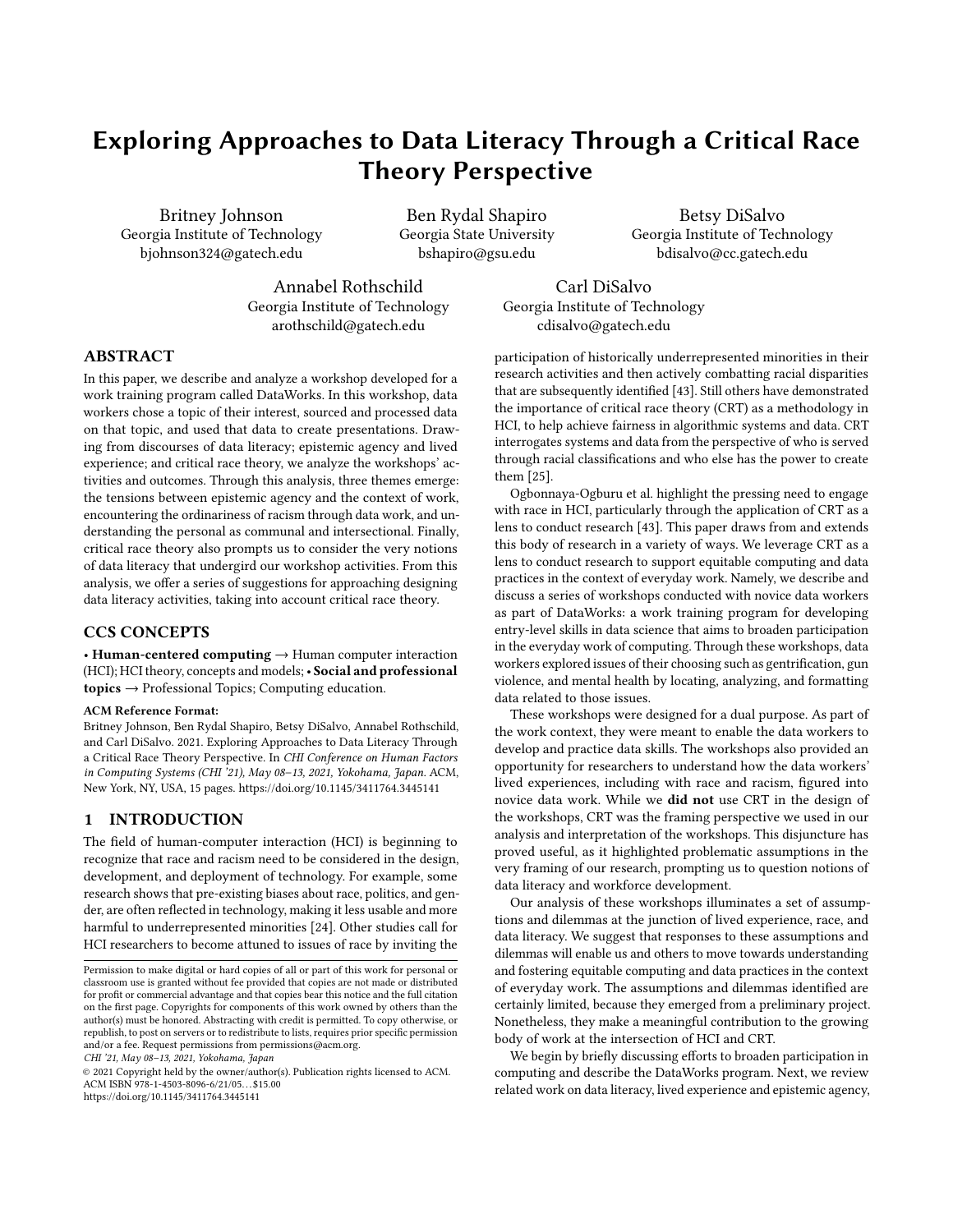and critical race theory. A description of our methods follows, including how we leveraged CRT in our analysis of how we designed the workshops, which serve as the empirical basis of this paper. We then illustrate key themes from our analysis of these workshops, as well as from critical refection on the research process and the DataWorks program. We conclude by highlighting key implications and limitations of our work that draw from and extend existing eforts to integrate HCI and CRT.

## 2 MOTIVATION & BACKGROUND

#### 2.1 Broadening Participation in Computing

For decades, United States researchers and practitioners have sought to broaden participation in computing [\[21,](#page-13-3) [46\]](#page-13-4). One of their important goals has been to increase the number of Black Americans in computing felds by improving the pipeline of potential computer science students. However, while these efforts have been in place since the early 2000's, there has not been a measurable impact on the percentage of Black Americans majoring in computing felds. Consistently over the past two decades, only 3.6% of undergraduate degrees in computing have been awarded to Black Americans [\[7\]](#page-13-5). There have been isolated efforts to sustain computing engagement with minoritized youth through opportunities such as jobs [\[14\]](#page-13-6), robotics clubs [\[67\]](#page-14-1), and paid participation in advance placement (AP) coursework [\[18\]](#page-13-7). But these unique, high-touch programs are expensive and difficult to replicate. More frequently, we see programs that seek to change youths' opinions on what computing is and what it can do as a way to build their interest in computing [\[41,](#page-13-8) [46\]](#page-13-4), make computing personally relevant [\[17\]](#page-13-9), and tie computing to their culture [\[33\]](#page-13-10). While such programs are necessary to build an interest in computing, there is little evidence of their long-term impact when they are not coupled with other ongoing high-touch efforts. This literature informs our work in this paper because it suggests that looking at the lived experiences of young people from historically minoritized communities—how they engage with data, how they perceive their communities in data, and how they see themselves in the technology workplace—can tell us about concrete and pragmatic ways to engage them in computing.

#### 2.2 What is DataWorks?

Recently, many models have been proposed to develop training programs that "skill up" workers to work with data and contribute to a data-driven economy. Many of these models take the form of virtual data science courses or bootcamps, such as those provided by General Assembly (see: [https://generalassemb.ly/\).](https://generalassemb.ly/)) These courses or bootcamps are typically not free, nor are they designed for people from historically minoritized and underrepresented backgrounds. Other models, such as Data Science for All/Empowerment, are explicitly designed for such people, but continue to take the form of virtual coursework taught by university faculty on weekends or evenings [\[8\]](#page-13-11). More recently, organizations such as the National Science Foundation (NSF) have proposed innovative models incorporating data science fundamentals at Historically Black Colleges and Universities (HBCUs) [\[62\]](#page-14-2). However, these models remain early in development and continue to use formal coursework as a means to engage underserved communities in data work.

DataWorks draws insights from these programs to develop a new type of model for providing data services to companies and non-proft organizations through a workplace training program housed within universities. Namely, DataWorks employs people from historically minoritized and underrepresented communities to learn basic data work such as cleaning, formatting, and labeling datasets submitted by companies and non-proft organizations. Moreover, DataWorks also draws insight from informal learning programs, such as Glitch Game Testers [\[15\]](#page-13-12), that leverage principles of legitimate peripheral participation [\[36\]](#page-13-13) to develop a community of practice centered around work with data, and structure expertnovice relations as data workers enter and progress through the DataWorks program.

Our motivation for creating DataWorks is two-fold. The frst motivation for creating DataWorks is to develop a model for training members of historically minoritized and underrepresented communities in entry-level data science skills as a pathway to long-term, full-time employment. In this context, we use the term "minoritized" after the work of Roderic Crooks, who developed it to signal that these communities have been subjugated through actions and systems of oppression [\[10\]](#page-13-14). The second motivation for creating DataWorks is to develop a workplace training model that supported sustained research into the contextual qualities of data science in an authentic work environment. Through these efforts, we aim to develop new approaches to data science that acknowledge and respect diverse subjectivities, and do not just reproduce the white, male, heteronormative hegemony of data science.

Our work in this paper focuses on the frst DataWorks program launched at Georgia Institute of Technology, a large public technology university located in the U.S. South. This program was formally launched in January 2020 with the goal of being self-sustaining and scalable by the end of 2021. Thus, this paper reports on research about the frst four data workers hired in this program. These data workers were hired as temporary employees and paid a competitive hourly wage (\$15 per hour) for 20 hours of work a week. The cohort included three women and one man, all Black and aged between 19-26 years old.

## 3 RELATED WORK

#### 3.1 Data Literacy

Our goal for the four individuals employed in the DataWorks program was for them to see data as the object of a mechanical process, or a series of data moves [\[66\]](#page-14-3), while simultaneously preserving the dataset's original context. Understanding data from mechanical and sociotechnical perspectives required developing their basic data literacy, along with critical data literacy.

Owing to its transdisciplinary nature, data literacy has varying defnitions. In the information science feld, data literacy is understood as the process guiding information retrieval, while in statistics the same term is applied to analytic skills associated with reading and interpreting information [\[56\]](#page-14-4). Koltay also discusses how literacy, once a straightforward foil to illiteracy, is now dif-ficult to define in today's expansive digital landscape [\[34\]](#page-13-15). Clegg et al. clarifed data literacy within the CHI community, specifying two major groupings of defnitions: frst, as a subset of information literacy, emphasizing the discovery and use of relevant data; and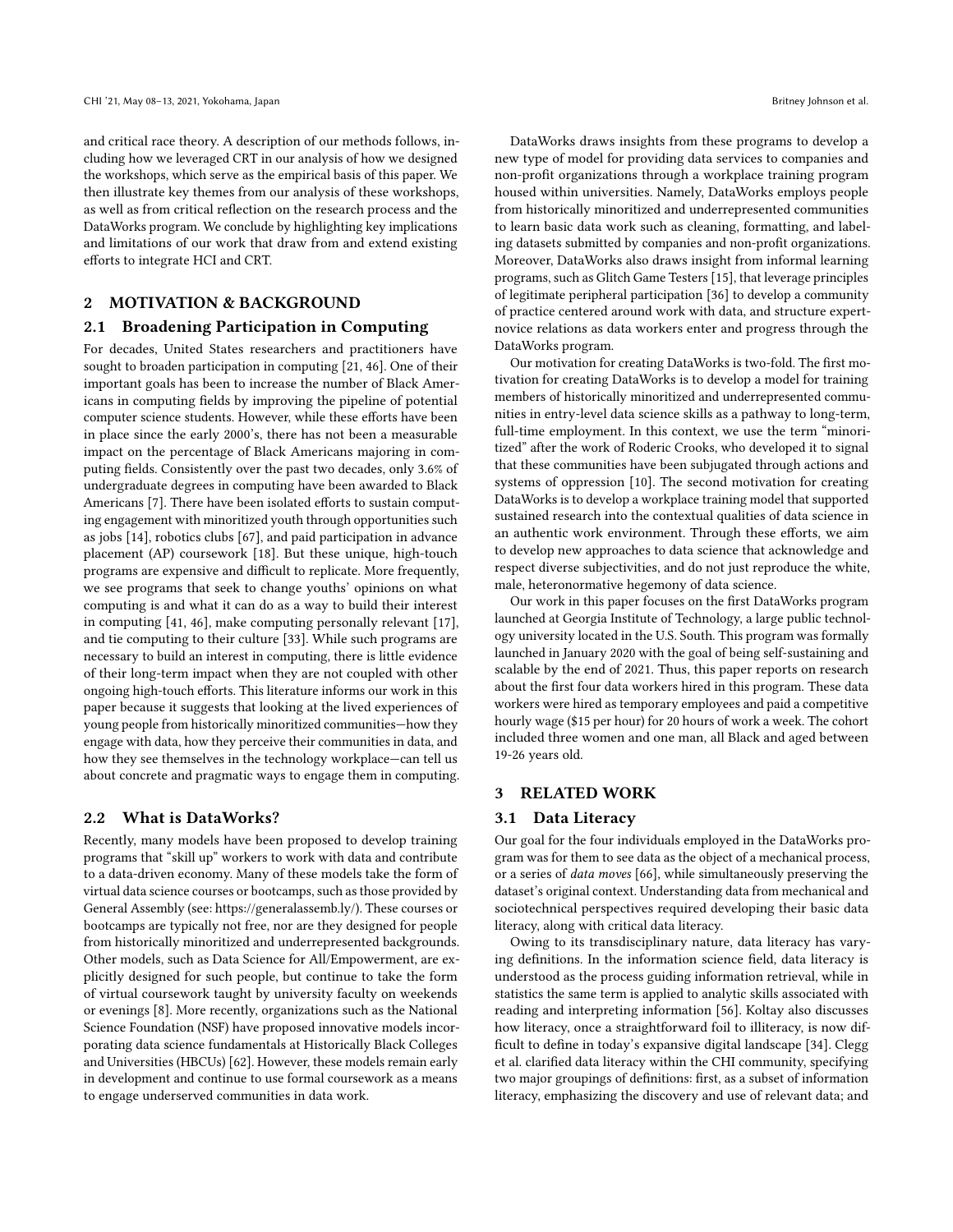second, as fuency in the core concepts and methods of data science [\[6\]](#page-13-16). Work focused on developing data literacy skills is frequently stratifed by this division, as well as two specifc student maturity levels: K-12 and professional students. There is extensive research on and implementation of instruction for K-12 students in proper consumption of insights and visualizations generated from data, following the informed citizen theory [\[20,](#page-13-17) [68\]](#page-14-5). For professional students, there has been research on understanding data literacy as an outgrowth of technical data science skills [\[22,](#page-13-18) [31\]](#page-13-19) in addition to the many for-profit educational efforts (e.g., General Assembly and other "coding bootcamps"). Professional data science practitioners

are commonly instructed in the fner technical details of the data lifecycle, or the generation of new data-driven insights, of which data literacy is seen as an extension [\[35,](#page-13-20) [55,](#page-14-6) [61\]](#page-14-7). Efforts to integrate these two subsets of data literacy seem to appear only in courses ofered in higher education [\[23,](#page-13-21) [30,](#page-13-22) [32\]](#page-13-23), making them inaccessible to people engaging in data work at an entry level due to time and fnancial constraints.

There is an aspect of power to data that is not commonly defned as part of basic data literacy, which Tygel & Kirsch labeled critical data literacy [\[64\]](#page-14-8). They adapted Paulo Freire's literacy method to explore digital inclusion and advocacy since the computing revolutions of the mid-2000s, citing data's ability to empower [\[64\]](#page-14-8). There are two key functions of critical data literacy. First, applying critical data literacy requires understanding the data's origins and acquisition, along with the positions and perspectives of everyone who touches that data—or the "infrastructural black boxes" [\[48\]](#page-13-24)—to give a more nuanced view of what the data actually represents. For example, Loukissas explores how data is the product of place, but is commonly understood only as representations of place [\[38\]](#page-13-25); Taylor et al. further discuss the role of physical and social geography in shaping data [\[63\]](#page-14-9); and D'Ignazio and Klein show how implicit assumptions about neutrality and objectivity are baked into data's very defnition, resulting in the neglect of important actors and prerogatives [\[11\]](#page-13-26). Critical data literacy can thus be used to understand data more fully as the product of complex societal factors.

Second, critical data literacy promotes fnding, analyzing, and presenting data to substantiate or promote a new or clarifed narrative. W. E. B. Du Bois' data portraits, for example, utilized data to disrupt the common conceptions of White Americans about their Black peers, and provide a more realistic and nuanced discussion of their experiences [\[2\]](#page-12-0). Similarly, Criado-Perez utilizes a more contextualized interpretation of common societal statistics to exemplify a consistent bias against women [\[47\]](#page-13-27). Other re-evaluated accounts of technical innovation from the lens of socioeconomic status [\[61\]](#page-14-7) and race [\[42\]](#page-13-28) exemplify this aspect of critical data literacy. Onuoha even uses a lack of available data to explore blind spots or gaps in our prevailing narratives about various social issues [\[44\]](#page-13-29).

Altogether, our goal in the workshops described in this paper was to help the data workers to see data from both mechanical (data literacy) and sociotechnical (critical data literacy) perspectives. Through the mechanical perspective, we anticipated they would learn about the process—the series of steps—applied while interacting with data during the workshops. By pairing this mechanical perspective with one that is sociotechnical, we expected the data workers to gain insight into how social structures and

factors may have impacted the data presented. We hoped that combining these two perspectives would provide the data workers with the heightened ability to examine data beyond its fnal format. As the implications of critical data literacy and its key concepts are relatively new, there exists limited work on how to build this skillset, especially in professional settings. For example, Hautea, Dasgupta, and Hill explore the critical data literacy skills of young students exploring data analyses in and about the Scratch programming language [\[29\]](#page-13-30). However, a key feature of this work is that it exists in an environment built for inquiry, while professional environments often are not. Our work addresses this gap by providing insight into what challenges a critical data literacy educational program faces, particularly in the professional context, by asking the data workers to collect and analyze data on topics that were personal and important to them, in an effort to engage them in this critical

# 3.2 Leveraging Personal Data to Support Lived Experiences and Epistemic Agency

extension of common data literacy.

This research also draws from an emerging body of work related to data literacy from the feld of the Learning Sciences that suggests leveraging personal relationships to data provides powerful ways to engage learners across disciplines including computer science. For example, as Lee describes, within a statistics education context, "Personal activity data (PAD) obtained from activity trackers hasthe potential to stimulate thinking about statistics in a way that other forms of data, even other real data, cannot. Because the data come from the students' own activities, they are intimately familiar with them and able to reason about patterns and variations in the data based on their own experience" [\[37\]](#page-13-31). Similarly, Hautea, Dasgupta, and Hill illustrate, within a social computing context, novel designs for children that engage youth in critical data science by leveraging public data about children's own learning and social interactions online [\[29\]](#page-13-30). Likewise, our prior work has developed a method called Mapping Self in Society (formerly Re-Shape) that allows students to collect, process, and visualize their own physical movement data in ways that support critical refection and coordinated classroom activities about data, data privacy, and human-centered systems for data science [\[59\]](#page-14-10).

In educational contexts, the motivations for this new body of work include calls for K-12 education to broaden learners' epistemic agency within classrooms. For example, as Hardy et. al state, "we must broaden the sense of epistemic agency in science education to include students' engagement with aspects of activity relevant to prior knowledge, identities, areas of expertise and desired learning trajectories" [\[27\]](#page-13-32). Miller et. al defne epistemic agency as "students being positioned with, perceiving, and acting on, opportunities to shape the knowledge building work in their classroom community" [\[40\]](#page-13-33). Epistemic agency is important for learners to develop a personal approach to learning and acquire knowledge that is meaningful to them. An aspect of epistemic agency may be skepticism or criticality towards standard processes or content of learning.

Taken together, the workshops we describe and analyze in this paper leveraged learners' alignments with personal data to recognize their lived experiences and provide them with epistemic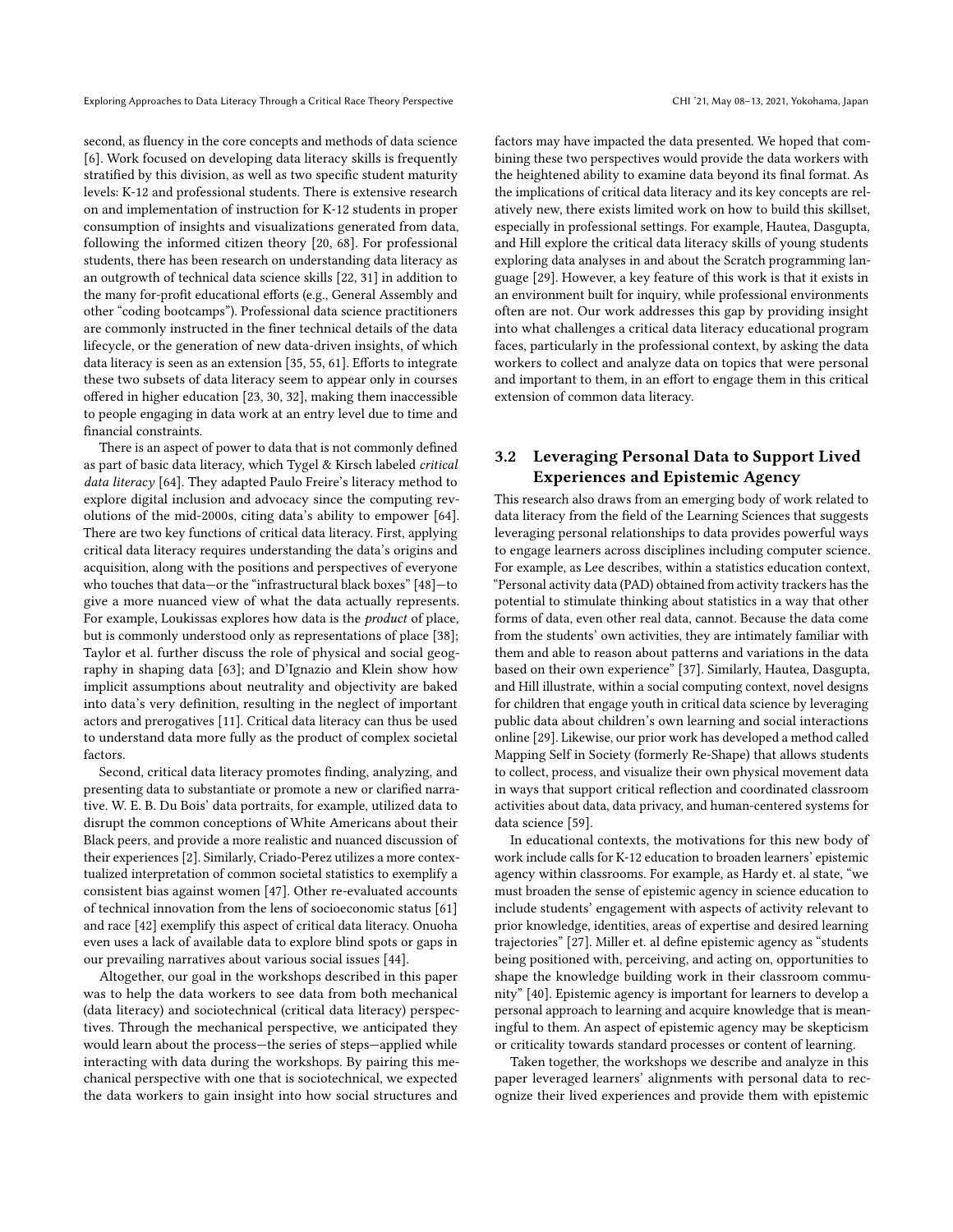agency to participate in meaningful knowledge construction outside of the K-12 education system. In particular, instead of applying the construct of epistemic agency in the classroom, we sought to apply it in the context of the workplace. Similarly, by centering the lived experience of the data workers and allowing them to set the topics and purposes of what data they selected and why, we intended to provide the conditions for epistemic agency. As data novices underrepresented in computing and data-related felds, we sought to examine how the data workers' identities may or may not have afected their role as data workers, as well as how they engaged with data. Likewise, the design of the workshops described in this paper encouraged each data worker to bring the context of their experiences, along with their identities, to choose topics that were important to their personal or community interests. In other words, our work builds upon the aforementioned research, and positions the data workers as experts of their lived experiences, so they are the closest to a solution (in this context—a data solution) to the problem. In the context of the workplace, we sought to compare how the conditions of epistemic agency would help them to devise a data process of their own using data personally relevant to their own experiences.

#### 3.3 Critical Race Theory

Our work in this paper is deeply motivated and informed by Critical Race Theory. In their paper "Critical Race Theory for HCI," Ogbonnaya-Ogburu et al. discussed how CRT can be adapted in HCI research as a perspective for race-conscious efforts [\[43\]](#page-13-1). We draw directly from their work and recommendations to use CRT as a lens to analyze, interpret, and question the workshops presented in this paper, the DataWorks program, and the very concept of data literacy. In other words, CRT is a race-conscious way to frame our refections on what it means to support equitable computing and data practices in the context of everyday work.

Developed in the 1970s, Critical Race Theory (CRT) began to take root when legal scholars and activists noticed that the advances of the Civil Rights Movement appeared to be retracting [\[12\]](#page-13-34). Delgado and Stefancic describe CRT as a movement, specifically "a collection of activists and scholars engaged in studying and transforming the relationship among race, racism, and power" [\[12\]](#page-13-34). Not only did it focus on societal issues of race and ethnicity—CRT extended these issues into a broader perspective. It often related race to its position within the contexts of education, history, and self-interests.

With roots in critical legal studies and feminism, CRT analyzes and challenges the structures of what is proclaimed to be liberal and question its foundations, guided by several key tenets and themes. One of the founding CRT scholars, Derrick Bell, wrote about how critical race theorists do not necessarily condemn liberal ideology. However, he believed they were "highly suspicious of the liberal agenda, distrust its method, and want to retain what they see as a valuable strain of egalitarianism which may exist despite, and not because of, liberalism" [\[3\]](#page-12-1). Bell ultimately argued that the work of CRT would make way for legitimacy and justifcation that it deserved.

Contemporary themes of CRT include interest convergence, material determinism, racial realism, revisionist history, critiques of liberalism, and structural determinism [\[13\]](#page-13-35). Furthermore, these

themes can be divided into more distinct tenets, which are acknowledged by many critical race theorists [\[12\]](#page-13-34). These tenets include:

- Racism is ordinary, not aberrational—when not acknowledged, there is little room to address it
- Interest convergence—notions of advancement for Black people are often agreed upon or sought after due to the advancement of white interest
- Social construction—race is a product built by societal thought and categorization
- Unique voices of color—race amplifes the experiences and thoughts of those who have been oppressed, so that their unique perspectives can be shared

Over time, CRT scholarship has expanded beyond civil rights work and legal scholarship and been applied to different disciplinesexamining and challenging how these disciplines were constructed. The themes and tenets mentioned above have infuenced disciplines including education and the social sciences. Recently, there is a growing body of work in HCI that leverages CRT as a lens to analyze research in computing. Ogbonnaya-Ogburu et al.'s recent work illustrates one such effort [\[43\]](#page-13-1). Another effort is the research of Hanna et. al in their paper, "Towards a Critical Race Methodology in Algorithmic Fairness," which acknowledges and takes a deeper look into how race is embedded in algorithmic systems [\[25\]](#page-13-2). Namely, they demonstrate how oftentimes, we consider how race is amplifed unjustly through these algorithmic systems, but rarely do we consider how the categorization of race can assist in amplifying these injustices. Therefore, it is important to recognize and be cognizant of the structural and institutional factors of race in algorithms, so we can adequately measure what fairness is. The authors share how race is more than just an attribute; it should be treated as the root of "a structural, institutional, and relational phenomenon" that highlights the prominent aspects of algorithmic unfairness.

Another area of HCI work that is infuenced by CRT is the rethinking of intersectionality in HCI research. For example, Rankin and Thomas write about the importance of citing not only Black scholars or women, but to specifcally cite Black women in scholarly work and acknowledging the work and challenges of Black women's intersectional identities. Coined by Kimberlé Crenshaw in 1993, the term intersectionality rose to draw attention to how Black women were experiencing discriminatory housing and legal practices [\[52\]](#page-14-11). Rankin and Thomas, in their paper, describe how recognizing the deep and true history of intersectionality is important when engaging in this analysis. They also share how intersectionality has been greatly informed by CRT, primarily in its stance that "when it comes to social inequality, people's lives and the organization of power in a given society are better understood as being shaped not by a single axis of social division, be it race or gender or class, but by many axes that work together and infuence each other" [\[52\]](#page-14-11).

As these examples show, CRT is central to the dialogues in HCI around race, racism, and equity. In our following analysis, interpretation, and critical refection, we use CRT tenets to identify assumptions and dilemmas at the junction of lived experience, race, and data literacy that improve the DataWorks program. This work serves as an example of how CRT tenets can be used as both an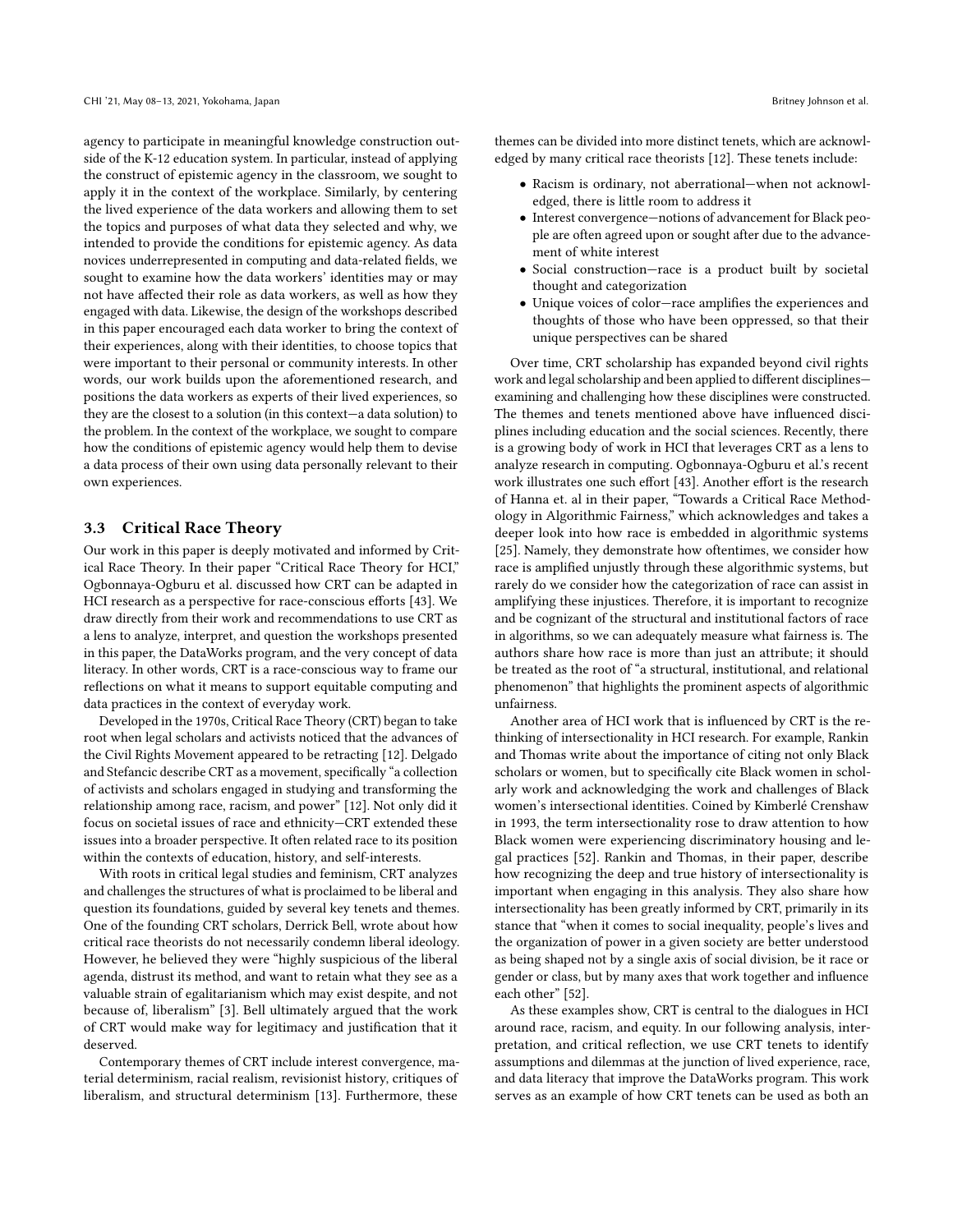analytical lens and a structure for equitably building future work and education programs.

## 4 METHODS

This section outlines the design and ethnographic methods used to gather and analyze data from the workshops that serve as the empirical basis of this paper. We include a discussion on the role of design workshops in research, limitations of design workshops as a method, and discuss how the methodology of design research impacted our workshops. To conclude this section, we acknowledge our position in this work and how it infuences our subsequent analysis.

Our research combines design and ethnographic methods. We developed a series of workshops (detailed in section 5) in which the data workers identifed a topic of interest, collected data related to that topic, analyzed the data, and produced and shared a presentation communicating their interpretation of the data. Throughout these workshops, we took feld notes and documented workshop activities with audio, video, and photographs. In addition, we conducted semi-structured interviews with each data worker before and after the workshops, and we conducted a group interview with 3 of the 4 data workers.

Qualitative analysis was conducted by four of the authors, who read the interview transcriptions and watched the presentations, to identify themes and patterns. Subsequently, the research team discussed the themes and patterns collaboratively and iteratively, identifying and refning themes over the course of several meetings. Based upon this initial analysis and discussion, the team identifed CRT as a lens for analysis. The frst author then reviewed the interview transcriptions, videos of the workshops and presentation, and other documentation—such as images and drawings—using CRT as an analytic lens. Data was then presented to and discussed with the whole research team during multiple meetings using CRT as an organizing principle with an emphasis on the CRT tenets to further develop categories and themes. Three themes emerged related to CRT:

- Tensions between epistemic agency, critical data literacies, and the work context
- Encountering race, racism, and its ordinariness, through data work
- The personal is communal and intersectional.

The frst author created narratives for the four data workers that demonstrated examples of these three themes in each of the data workers workshop experiences. The authors returned to the interview transcripts and the presentations to identify how the themes were supported or refuted, and to refect on the implications of the themes in the context of the workshop and the DataWorks environment. Narratives were refned to select examples that best articulated the themes.

Design workshops are common in HCI research, and often draw from practices of participatory design and codesign. The format of the design workshop brings about both challenges and opportunities. As Rosner et al. noted, "when design workshops act as research instruments, they shift the form and character of collaborative work" and move us "from knowing to doing" [\[54\]](#page-14-12). However, such workshops can also be exclusionary, either because of who is invited

to participate or because of how the activities of participation are designed [\[28,](#page-13-36) [54\]](#page-14-12).

With these challenges and opportunities in mind, we developed the workshops analyzed in this paper as casual activities, with the intent of providing the opportunity for the data workers to determine how they wanted to pursue these activities. While we did establish and follow a general structure through a sequence of workshops, we did not pre-determine the specifcs of data practice. For instance, we did not dictate how data workers would source their data, what kinds of analysisthey would do on the data, or what the topic of their inquiry would be. Moreover, to respect their status as employees, these projects were meant to enable the data workers to practice their skills in data work in an authentic environment, which was the basis of their employment.

Prior to providing a detailed accounting of the structure of these workshops, it is important to acknowledge that the workshops were conceptualized and facilitated by the frst author of the paper who is a Black American Ph.D. student at an R1 university with an educational background in computer science. Additionally, this student collected most of the workshop data and was the closest in age to the data workers, being one to seven years older than each data worker. The additional authors of the paper are all white Americans, three of whom hold faculty and research positions at universities and one who is a Ph.D. student. Their areas of expertise include learning sciences, data visualization, and participatory design. These authors, with the exception of the Ph.D. students, are much older than the data workers, and while they did engage weekly with the data workers, it was primarily through management and training roles.

## 5 THE WORKSHOPS

The workshops consisted of seven two-hour sessions, with one workshop approximately every week during February and March of 2020. The workshops took place at the end of the data worker's shift, so for that day, these two hours were the fnal hours of their four-hour workday. The data workers were paid for the time they spent in the workshop and the activities were treated as part of their weekly work. Six out of the seven sessions were held on a university campus in the DataWorks office space. The space was large, modern, and open, with workstations, a communal worktable, and whiteboards around the room. For group discussions, data workers gathered at the center office table while activities requiring computers was completed at their work desks. The fnal session, the presentations, were conducted virtually due to the COVID-19 pandemic. For most of the workshops, we focused on scafolding the process by providing the data workers with a general structure and sequence to guide them. This sequence was outlined through four steps to 1) specify a problem, 2) fnd applicable data, 3) analyze and organize the data, and 4) communicate the data. At the end of this process data workers further communicated the data by leading a fnal presentation to an audience that included researchers, academics, and clients.

## 5.1 Activity 1: Specify a Problem

In the frst activity of the workshops, the facilitator (the frst author) introduced a multi-week project—using data to address topics that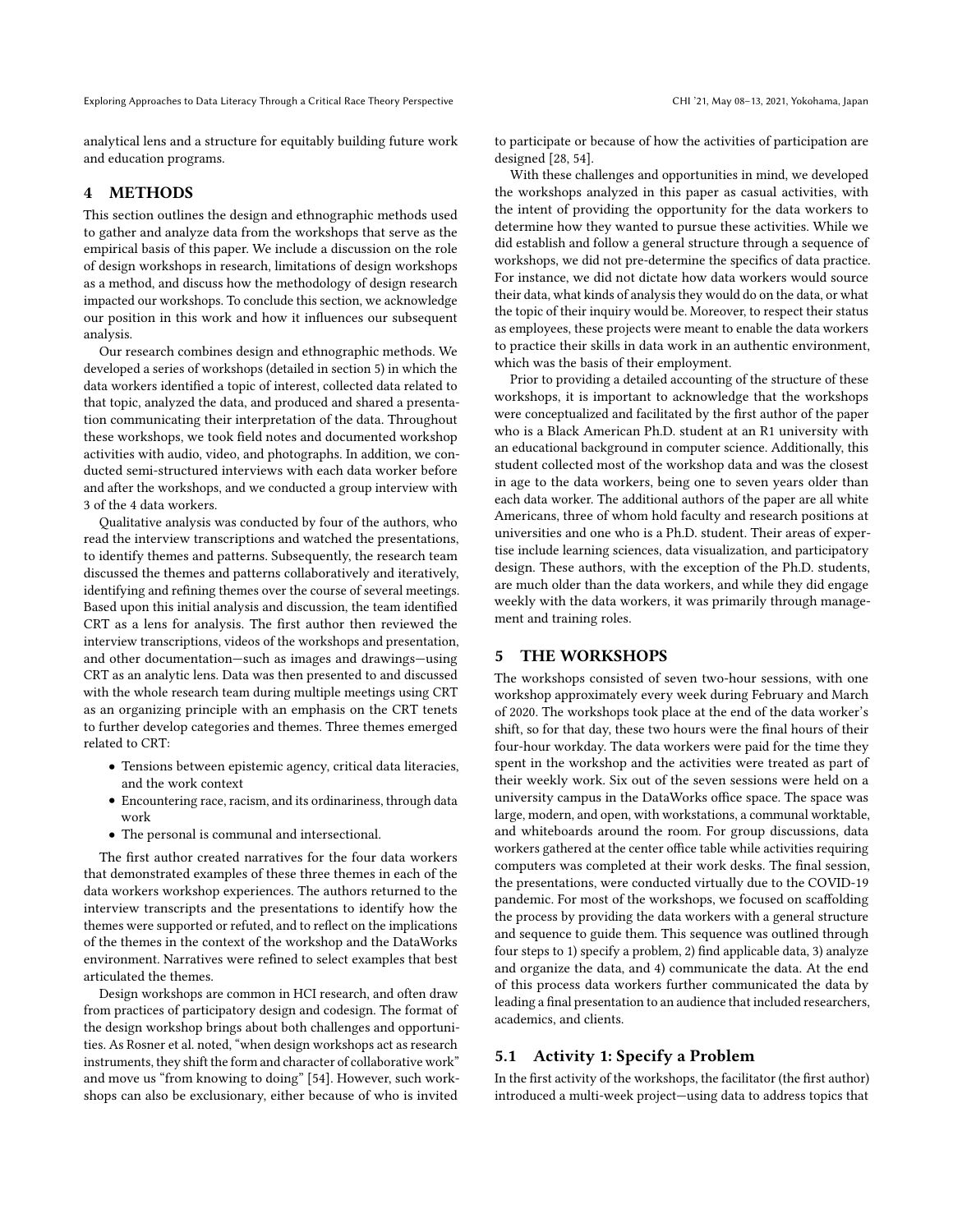were meaningful to the data workers—by asking them to share issues that were important to them and why. Notably, within seconds, the data workers enthusiastically began sharing a wide range of topics. The topics at frst refected issues that often make the news, such as gun violence, traffic, and homelessness. With time, more personal topics, such as mental illness, wellness, and time management emerged.

After this initial discussion, each data worker was given a storyboarding worksheet with a series of questions to guide them in thinking through how they might use data to address a topic of interest. To scaffold this process, the facilitator introduced an example problem space: how to gather data to help determine where and how to build a grocery store for their community. The data workers helped complete the storyboarding worksheet, sharing what information they did and did not know about the problem, and what data could be useful to address the problem. The example was intended to enable the data workers to shift their mindset from the topic alone to how data could be applied to the topic.

Each data worker was then given ten minutes to complete the sixquestion storyboarding worksheet about an issue they had selected. Once they flled it out with their initial thoughts, we discussed the topics they chose and their answers to the remaining questions on the sheet. We asked each data worker "Why did you choose this problem?" and "How would you addressthis problem with the data?" While some data workers listed local community institutions (such as schools) as resources to gather data, others did not know how and where they could fnd the data necessary to address their selected topic. We paused, then allotted 30 minutes for them to do a quick online search for applicable data. They each initially started their search on Google's search engine by typing in keywords associated with their topic along with the word "statistics." After 30 minutes, we reconvened as a group and discussed the data they found.

#### 5.2 Activity 2: Find Applicable Data

In the second week, we convened again at the communal table. Building from the prior week, the goal of this activity was to fnd data applicable to their chosen topic. What counted as "applicable data" was open to their interpretation.

To begin this activity, each data worker returned to their storyboarding worksheets from the week prior and shared a recap of what was written. The purpose of these recaps was to convey to the data workers the importance of iterating throughout the data process. The discussions which took place in the latter part of the frst activity could have changed some of the responses written on the storyboarding worksheet during the beginning part of the activity. Therefore, we wanted to invite space to discuss these changes.

Listening carefully to each data worker's responses, the facilitator wrote key points on the whiteboard about their projects, including what they knew about the problem and if anything had changed. The group also discussed what additional data sources needed to be added. For the next hour, data workers returned to their desks to fnd additional data and were asked to format that data so it would be readily accessible for presenting. After searching for data, the group reconvened at the common table for 10 minutes to discuss the data they found, the format in which they found it, and what process they used to fnd it.

This activity facilitated an important discussion about how the data was formatted (e.g., in Excel or text format). Of note, each data worker organized their data into a Microsoft Word document through the copy/paste feature rather than in what our team considered more "accessible" formats such as Excel. We hoped the data workers, who already had several weeks of training in data preparation and cleaning, would transfer that knowledge to their own projects. However, this did not happen. We realized that we, as researchers, must recognize how the social locations of the data workers (including economic status) infuenced their choice to organize the data they gathered into Microsoft Word. Their choice could depend on several factors, like ease of use, time constraints, and level of knowledge about the tool. This fnding helped us to recognize that in order for the data workers to be able to apply the skills they were strengthening during trainings, they would need further instruction on how to gather and format the data with a diverse set of tools, depending upon how they wanted to communicate or share the data.

#### 5.3 Activity 3: Share this Data

In week three, the facilitator emphasized to the data workers why organizing data is considered important, and how to organize their data in a desired format. While gathered at the communal table, the group revisited the roundtable discussion employed during the frst activity. For ten minutes, the data workers shared many ideas about how to communicate data (e.g., through social media, newspapers, billboards, email, paper fyers, and television commercials). There was no mention of computational examples of how data was shared. The facilitator then showed online examples of how to communicate data, including typical news media use of graphics, video, along with narrative storyboarding that used data and murals that blended artistic interpretation with data in public spaces. These visualizations engaged the data workers, prompting questions about the data, and inspiring them to create their own visual data representations, rather than coping and pasting from existing sources.

For 30 minutes, the data workers returned to their personal workspaces to search for ideas and examples of how they would like to share the data. They were encouraged to think about what data needed to be gathered and how it needed to be formatted to ft how they wanted to communicate the data. During our 15 minute discussion at the end of the activity we found that most data workers chose to use charts and graphs to share their data. Creating charts and graphs was new for each of them, but they were excited to fgure out how.

#### 5.4 Activity 4: Communicate this Data

Original plans were for the fourth week to be the fnal week of work, and the ffth week to be presentations. However, more time was needed for the data workers to engage in the experience of creating visualizations and presentations, which was a new experience for them. Therefore, we extended activity four from just one week to three weeks. During these last 3 sessions, the data workers were told to allocate two hours of their day further researching their topic, fnding relevant data and reformatting it for the fnal presentations. The data workers would often alternate between their client work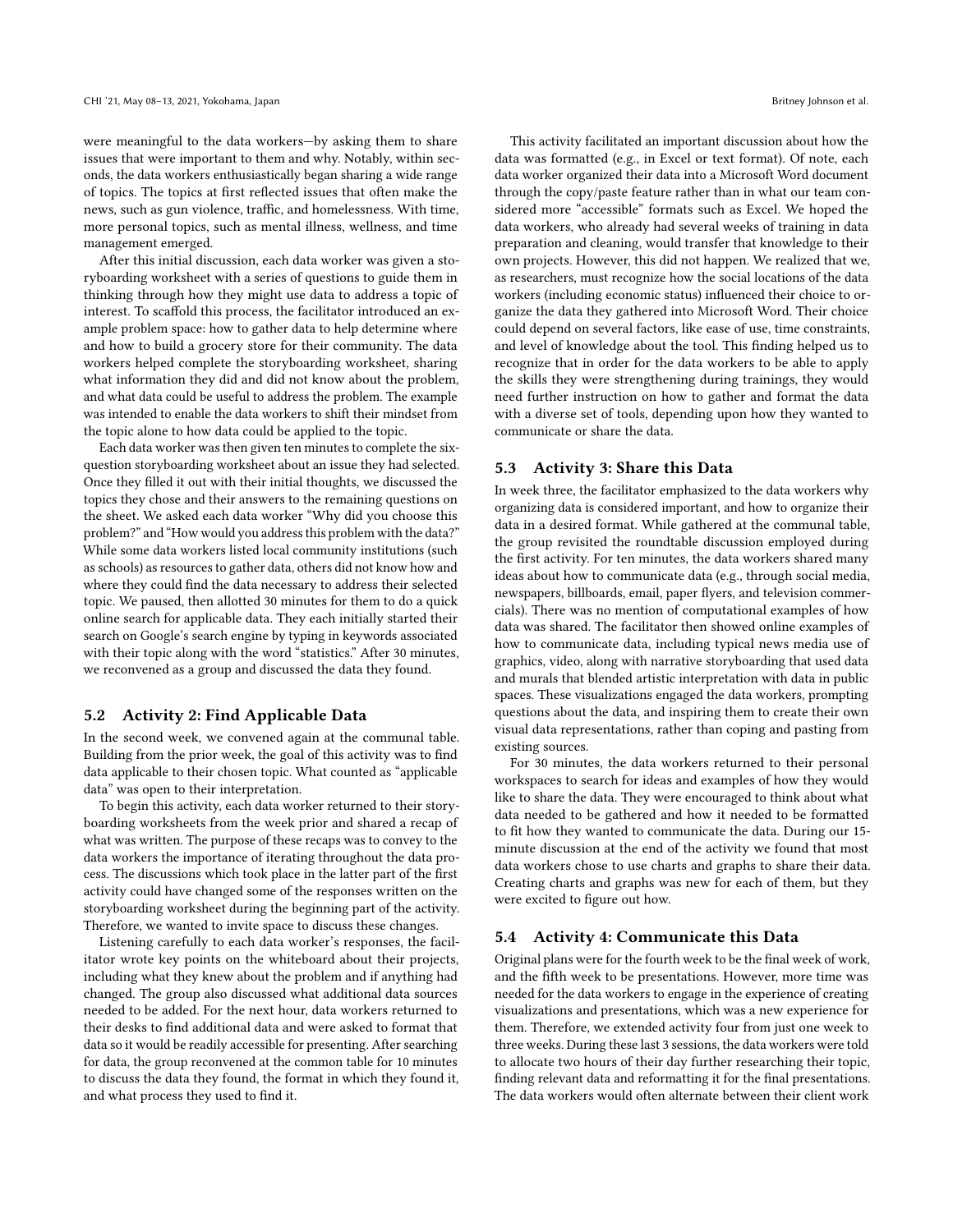for the DataWorks program and their project. This self-regulation turned out to be efficient for the data workers. The facilitator was present during the usual workshop time of 11 AM-1 PM each week to answer any questions, and other team members were also present at other times.

Working on their projects individually while asking questions allowed the data workers to consider what would be important to share with the team after gathering their data. Condensing their fndings into a presentation format and selecting certain data to share was challenging for them. Most of them needed to enter the text data they had gathered into Excel sheets, so it could be better understood visually through a bar or line graph, which caused them to refect on how they collected data. They also used online resources to teach themselves how to make charts and graphs, and learn basic spreadsheet skills.

#### 5.5 Final Presentations

To further communicate their data with others, each data worker was given eight to ten minutes to present their fndings to an audience that included researchers, university professors, and clients. These presentations were conducted virtually through video conferencing software. These presentations were organized to provide the data workers experience with professional presentations, and give them an authentic motivation for gathering appropriate data and communicating it clearly. The presentations were also a way for the whole team—from incoming masters students to senior faculty—to see the data workers talk about issues they cared about, share advice, give encouragement, and build community across the DataWorks project team. We intended for these to be in-person presentations with a celebratory feeling. However, just before the data workers were ready to present, the university issued stay at home orders in response to the COVID-19 pandemic. Organizing and scheduling the online video conference was challenging, as several workers did not have reliable access to technology or internet connections at home. The presentations were held two weeks later than anticipated, and in two sessions rather than one. Three data workers presented in the frst session, with a large audience of nine people. The fourth data worker presented two weeks later with a smaller audience of five.

Despite these challenges the presentations were successful. They started with the facilitator modeling professional skills, thanking everyone joining, and encouraging them to provide helpful feedback. Then the facilitator outlined the structure of the presentations, time available to present, and an overview of the workshop's objectives and goals. The data workers presented their work, expressing that they were nervous through words or actions, and the guest gave positive feedback while asking questions to encourage the data workers to look more critically at the data.

#### 6 WORKSHOP FINDINGS

In this section, we discuss three primary themes that emerged from our analysis of data we collected during these workshops in ways that allow us to critically refect on our research, our notions of data literacy, and the DataWorks program. For each theme, we use a detailed analysis of one data worker to make connections between their choice of topic and their experiences sourcing, formatting, and presenting the data. Then, we characterize other data workers' experiences, and raise questions and considerations about data literacy that we return to at the end of this paper. A primary motivation in doing so is to examine data literacy in relation to these themes, and present how the data workers approach data literacy from a diferent perspective. Notably, three of four of the topics selected by the data workers are imbricated with issues of race in the United States: gentrifcation, gun violence, and access to mental health resources. The fourth topic, bullying, is not so clearly imbricated with race, but does refect the lived experience of the data worker who pursued this topic. These themes also reveal the tentative relationship between the skills the data workers learned through their training in the DataWorks program and their personal projects.

# 6.1 Tensions Between Epistemic Agency, Critical Data Literacies, and The Work Context

Chase is in her early 20s, and a resident of the English Avenue neighborhood. While this neighborhood is vibrant, it has also suffered systematic neglect since the "white fight" of the 1960s and 1970s. Chase is lively and vivacious, often engaging in animated conversations with the other data workers. Once the work began, Chase often adopts a leadership role by leading calls with clients. She is also the DJ, and enjoys setting a vibe for the office by playing old-school 90s jams. Chase has a self-assured presence, perhaps because she had worked at the university as a temporary worker assisting a lead administrator in a department on campus.

For her personal data project, Chase had many ideas to begin with, and settled on the topic of mental health. More specifcally, she was concerned about the benefts of free therapy for teens and young adults, and the lack of such resources in her community. When asked why she picked this topic, she shared that members of her family dealt with mental illness, but they did not go to therapy. She set about collecting data on mental health in the United States, specifcally looking at mental health issues in diferent populations. But, similar to many of the personal data projects, her focus shifted based upon the data she was able to locate. She ultimately focused on suicide as a particular mental health issue. Her presentation used data from several sources to make an argument for the pervasiveness of mental health issues, and the need for more resources in her community.

After the workshop, we asked the data workers about how they approached their personal project, and how it was similar to and diferent from their paid work. Chase's response was typical:

> "I feel like the steps that we did, like, look at what was in front of us, even though it was blank, like, we had you give us questions, and then, you know, fnd the data. That's what we did with our, you know, other, you know, stuff that we worked on. We found the data. Either we looked at other spreadsheets or we looked at, you know, government sites, and then we talked about, how did we want to present it, like, um, did we want to arrange it this way, that way, this order, you know, and then we presented it to them. So I feel like the steps were the same but I do totally agree on how we went about it is diferent."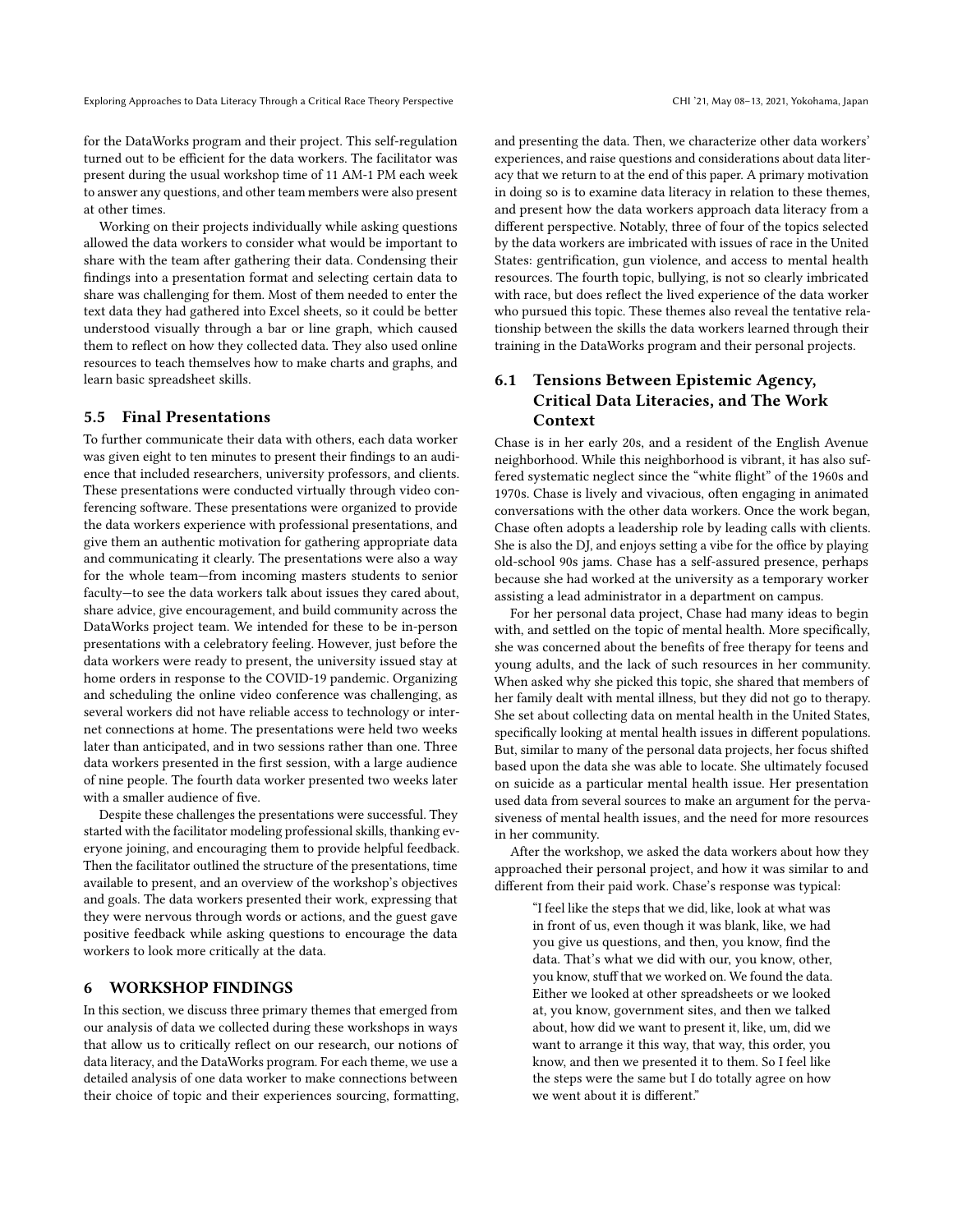Like Chase, another data worker, Jordan, told us the process she used for this project mimicked processes she used in her other data work. Jordan is in her late teens and a resident of the English Avenue neighborhood. Jordan is soft spoken, and exudes a creative spirit through sharing, writing, and art. While Jordan generally allowed other voices to dominate conversation, others listened attentively when she did talk. On Jordan's desk is a task board given by her much-admired sister—a student attending a Historically Black University—surrounded by cute, brightly-colored stufed animals. In response to the same question we asked Chase, Jordan shared:

"It's kinda similar I mean even though these were personal things, we still had to do research on it. It's like with [name omitted] somebody came in and talked to us about it and we still kinda like had to go out on our own and just look it up and fnd out like the diferent information and like how we stored the information we used PowerPoints in this one and the other one we used Excel spreadsheets but it was it's pretty much the same when you think about it."

What Chase and Jordan seem to be describing in their responses is that that the topic and presentation of their personal project, but not the process, was open to their interpretation. In general, they discussed their processes vaguely, without distinction or interpretation. The language they used matched the general process presented to the data workers at the beginning of the workshop to explain core methods of data literacy. Our goal was that the data workers would use this general process as a starting point and that together we would examine how to revise this process for their projects. While the workshops were able to teach this general process for data work, in this deeper exploration, the data workers did not deviate from or question the process. Thus it seems the structure of the workshop did not, in fact, provide the conditions for epistemic agency, such that the data workers could develop their own personal approaches to data work.

In addition to there not being evidence that the data workers developed their own personal approaches to data work, we found no evidence that the data workers brought their critical perspectives to the data they gathered. In all the presentations, they accepted the data as fact without questioning its source, methods for collection, or the analysis used to interpret it. In Chase's case, this lack of criticality was expressed in an exchange between one of the authors and Chase after her presentation on mental health resources. In the course of that presentation, Chase presented data on suicide rates, broken down by gender and race, saying:

"This is a chart that I made, and this data came from the state of mental health in America website and this is 2020 data, so this is actually new or updated. So this is suicide rates by age and we have female ages and male ages and as you can see the males are higher than the females. Which was kinda surprising to me, but also not, because males tend to not get their feelings out, or was raised to not get their feelings out, or talk about their feelings to people. So they hold all their anger in, or they hold how they feel in so that carries on with them and it takes a toll on them. So

it's not really surprising to me that its higher than females. And females tend to like carry on things and try to overcome things because we're very strong so I just feel like it's not surprising that their numbers are higher."

After presenting these statistics, one of the authors asked Chase if the data represented completed suicides or attempted suicides. Chase paused, realizing this was a perspective she had not considered, and recognized that those numbers might be quite diferent. Throughout most of the other presentations, we saw a similar pattern. In projects concerning gun fatalities, gentrifcation, and bullying (projects that will be described in the following sections), the data workers presented data without interpretation or understanding the context of the numeric fndings. For instance, the data workers did not account for the diference between per capita and total numbers. As Jordan shared in her fnal presentation:

"And 1 in 3 students are likely to be bullied in school, 30% of students surveyed have admitted to being the bully, and 70% of students recorded are bystanders... What I learned from this information is that there are more bystanders than there are of those being bullied. So if [we] were to like make bullying more aware to the 70%, we can make a safety net for those who are being bullied and ... be able to stop it. At least that's what I believe."

Accepting numeric data as a fact without questioning if it is ethical, accurate or distorted is common. For instance, Acker et. al [\[1\]](#page-12-2) discuss how young people understand the data lifecycle through mobile phone usage without insight to how their data is created, managed, curated, and preserved in the background. In other words, only encountering data in its fnal format shapes the way they learn about the data. Loukissas makes a related argument, and advocates for understanding "data settings"—not just data sets—as a component of a critical approach to data [\[38\]](#page-13-25).

Data workers in our workshops thus received and accepted their project data in its fnal format without acknowledging its source or the processes that made it. By accepting the data in its fnal format, we mean that the data workers presented the data as they found it, which was mainly in the form of text (or numbers), and used those statistics to create graphics such as pie, graph, and line charts. This is problematic because it grants data undue authority, and overlooks the social, cultural, material, and technical conditions of data. In order to be critical and present accurate narratives related to the data, data literacy emphasizes the importance of understanding the context of the data and its origin—including who was involved in the data lifecycle process.

We at frst interpreted these fndings as a lack of engagement with the process of data work and a lack of criticality in the exploration of data they sourced as a lack of epistemic agency. Epistemic agency would have been demonstrated if the data workers felt empowered to be skeptical of the process and developed critical perspectives about the data. Upon refection, this should be unsurprising given the work context. As previously mentioned, the context of most critical data literacy programs are K-12 education and community engagement events. These contexts are often already critical, or at least already set within a context of inquiry.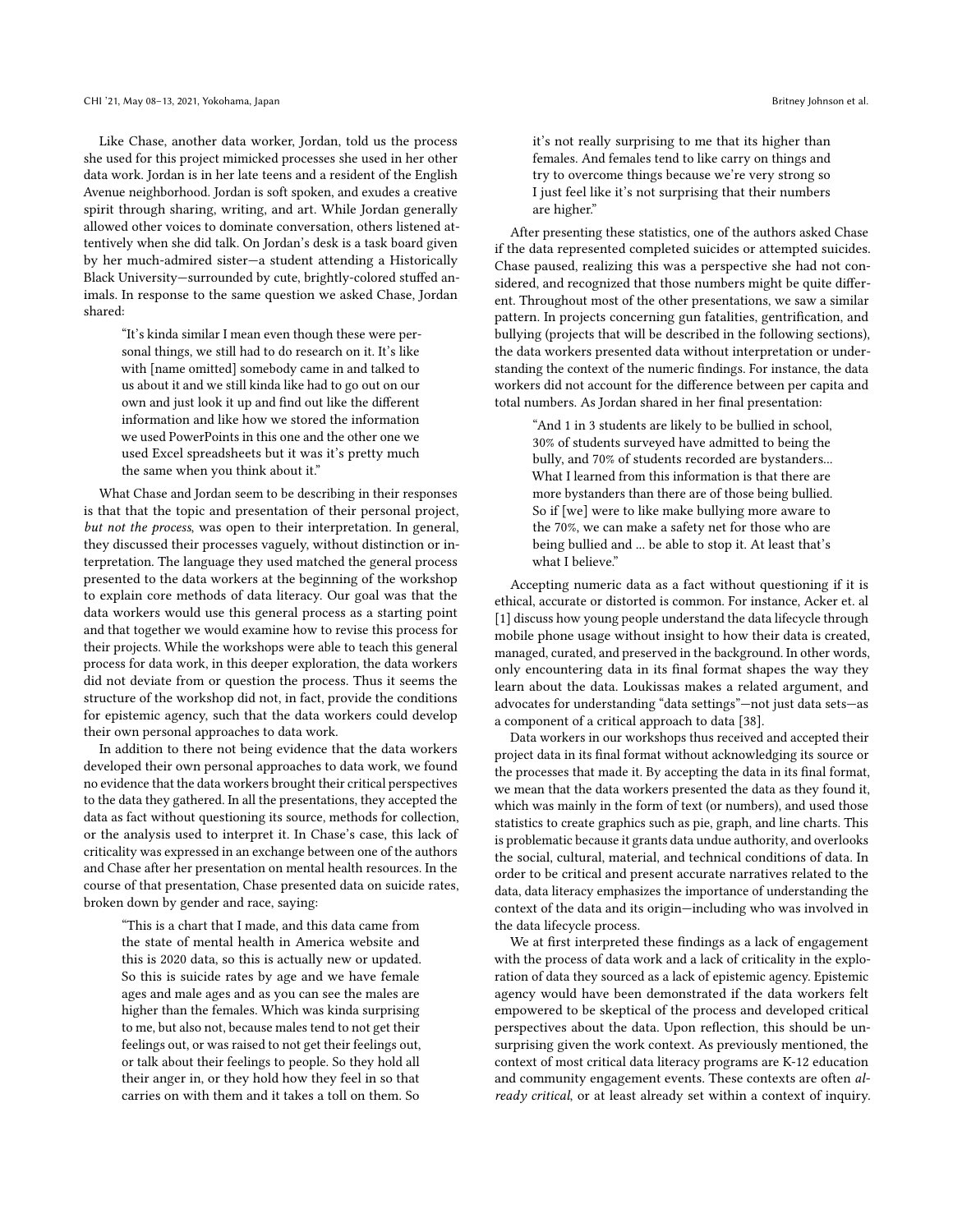This is not the case for the context of work. In a work context, it is important to acknowledge and respect work subjectivities, power dynamics, and cultural context including racial identity, stereotypes, and assumptions about who can and cannot question authority. We return to this fnding to illuminate broader implications of our work at the end of this paper, and discuss how issues of epistemic agency could foster a more diverse data science. This issue was also salient in the ways race was treated in the data presentations.

## 6.2 Encountering Race, Racism, and its Ordinariness, Through Data Work

The experience of another data worker named Valen demonstrates how experiences and work with data revealed the ordinariness of race and racism. Valen is in her mid 20s and the proud parent of a young child. Like Jordan, Chase, and Riley (who you'll meet next), she lives in the English Avenue neighborhood. In addition to being employed by DataWorks, Valen is also a security guard at the university. Her shifts as a security guard start mid-afternoon, so she often went straight from one job to another, and also picked up security shifts over many weekends.

Valen has a commanding presence. She stands out among the data workers by already demonstrating an interest in taking on more responsibility. Her voice captures the room when she speaks, as she shares her thoughts with passion. Yet, even when appearing to be confdent, she often confded her anxiety by mentioning "Whoa, I am so nervous" when asked to speak in front of the group. She often speaks of her dream to go to a Historically Black College just a short walk from her home, but for now has put her creativity toward other efforts. For example, she excitedly talked about her doit-yourself projects, taking budget-friendly furniture and décor and creating masterpieces to "spruce up" her room. Valen is considering real estate as another way for her to make money, and something she might be good at noting the large number of houses for sale in her neighborhood, but that most of them are not affordable to her or her family and friends. Perhaps not surprisingly, Valen decided to look into the topic of gentrifcation.

Valen began by looking for data about her neighborhood and the homes within it. She was surprised when her search results returned information about historic homes just a few blocks from her own that were owned by civil rights activist Maynard Jackson and Reverend Dr. Martin Luther King Jr. She had no idea that Jackson and King had lived in her neighborhood, and was emotional when she found out. Her emotions were complex, both proud and distraught. She was proud that she lived in this neighborhood where civil rights leaders had lived, but distraught that she did not know that these homes—and the legacy of her neighborhood—might be lost. As she continued her research, she continued to express surprise. Though she knew rents and the cost of homes were rising in her neighborhood, she had not known how widespread this was across the city she lived in, nor that so many others were concerned.

Through her search for data, she became aware of some of the conditions and complexities afecting real estate and gentrifcation. One such insight concerned the development of a walking path through an adjacent neighborhood. This walking path would make

the neighborhood more appealing, and connect it to other neighborhoods across the city. Valen realized that this amenity would mean that the cost of housing would increase further.

Valen encountered racism in diferent forms through her data work. To be sure, as a Black person in a southern state in the United States, Valen saw racism every day. Data did not suddenly make racism apparent to her. What her search for data—and the data itself—prompted was an additional perspective on race and racism in her life, neighborhood, and city. She became aware of what she had not been taught about her own neighborhood, and about how the housing conditions afecting her neighborhood were part of a larger pattern. She began to realize the range of actors involved in this process, including those involved in real estate. For instance, in her presentation Valen stated, "Many developers, to me, think they're just old buildings but they're big artifacts to the neighborhood." She also connected housing insecurity to class, through the data she sourced, saying, "This data goes back to the employment rates, which show people within the community that have minimum wage jobs and not career balance income." Valen spoke about income, "outsiders" coming into the neighborhood, and issues related to the historical quality of civil rights workers' homes. However, she did not explicitly name racism as an issue of gentrifcation of her neighborhood and did not use race as a way to dissect the data she presented.

Throughout all of the workshops, we were surprised that race and racism were not more present in the data workers discussions, particularly since the issues they chose were entwined with race. This lack of articulation may be due to the very ordinariness of racism in their lives. Valen's initial lack of awareness of their neighborhood's connection to the history of civil rights and the racist undertones of real estate, is not surprising. In fact, it is indicative of a tenet of critical race theory: racism is ordinary. As Ogbonnaya-Ogburu et al. note, "Racism is pervasive and ordinary in our society's digital platforms and the larger socio-technical systems in which they are embedded. . . we have to shed light on the hidden traces of racism and acknowledge them" [\[30\]](#page-13-22). What Valen encountered through her data work was another manifestation of racism made ordinary. She did not need to call out race or racism, as it was obvious to her and to all who saw her presentation that the predominantly and historically Black neighborhood she lived in was becoming gentrifed by white people. While the data she sourced did not identify race, racism was implied with each article that spoke about class and economics.

Valen is an example of how the lived experiences of data workers in the DataWorks program infuenced their choice of topics, and also how the data they worked with caused them to think about their lived experiences diferently. For instance, race and racism were apparent in data presented by Chase and another data worker named Riley concerning mental health resources and gun violence, respectively. But none of them called out racism in the data they presented. It was so embedded in the issues that it was an ordinary part of the issue, not a unique fnding. In addition, related to the fnding presented on the work context above, the racial makeup of the workplace (the senior members of the program are white) might have shaped whether the workers felt comfortable talking about race and racism.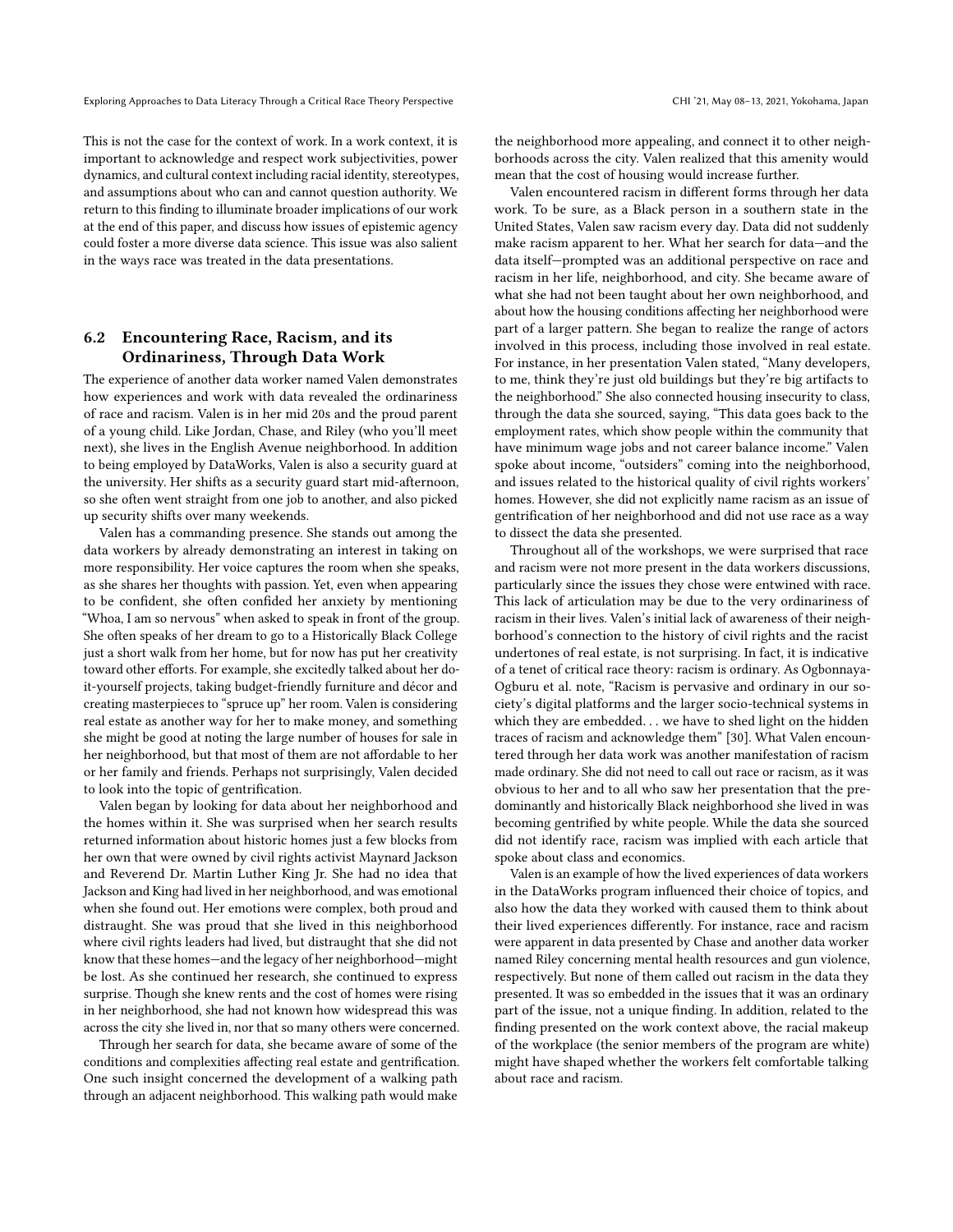Building from our previous section, Valen is also an example of how, on one hand, the data workers did not develop critical perspectives on the data. However, on the other hand, they did develop critical perspectives on the topic—the conditions the data is meant to represent. The discovery of the relevant data that Valen found led her to refect on the sociotechnical factors she had personally experienced. Recalling concepts of data literacy and critical data literacy, the data workers were developing data moves that brought them to an understanding of the sociotechnical perspective, rather than the mechanical perspective [\[41\]](#page-13-8). Of course, the mechanical and sociotechnical perspectives need to be combined to achieve critical data literacy. Therefore, what is needed is to bring those mechanical (or technical) concepts into relation to the sociotechnical insights.

# 6.3 The Personal is Communal and Intersectional

The fnal theme we introduce in this section highlights that what is oftentimes considered to be personal is also communal and intersectional. Data worker Riley chose the topic of gun violence and related his own experiences to this theme. Riley is also in his early 20s and from the English Avenue neighborhood. From day one, Riley arrived at work dressed to impress. He wore pleated pants, a pressed shirt, a suit jacket and, at times, a blue high school letterman jacket-still proudly showing off his high school marching band afliation, though he graduated years ago. Unlike the others, Riley was not one to carry a book bag and opted to travel light to and from the workplace. Riley speaks rarely and softly, and it could be difficult to hear him in meetings over others who were more boisterous. But he is also observant, always watching and learning. If you want to learn about anime, he is your go-to person, stashing anime fgures under his computer monitor next to a picture of Kobe Bryant. Some days, as he worked, you could hear the sounds of HBCU bands coming from his computer speakers. Though he didn't still perform in marching bands, it was still meaningful to him.

The topic Riley chose to pursue was gun violence. He had previously mentioned his aspiration to become a police officer, and he connected that topic to this aspiration:

"So why did I choose this topic? Well, one of the main reasons is because I want to be a police officer. And why I want to be a police officer is because in my community I see a lot of things I don't like and I feel like I can make it a safer place. And it's also like gun violence is a topic that needs to be spoken about and don't have a solution."

We began the workshops with prompts for data workers to consider topics of interest to them, and connect to their lived experience, so the connection to personal experience and aspirations was to be expected. What is notable is how Riley framed these topics from the perspective of his community. Community, as he used the term, referred to neighborhoods. His neighborhoods were defned both geographically and racially; they were a distinct bounded area, and also historically Black—a factor that was signifcant to his data project. A defning quality of his project, then, is his communal and intersectional perspective united his individual subjectivities with

attachments and commitments to the social groups he saw himself being part of.

In other words, Riley shows why we, as researchers, should not assume that "the personal" is necessarily individual. Such an understanding echoes work emerging from personal informatics, which argue that "individual concerns become inevitably entangled with the lives of others—partners, children, colleagues, and employers" [\[16\]](#page-13-37). Emerging theories and principles of data feminism [\[15\]](#page-13-12), as well as intersectional perspectives, have long argued for an understanding of subjectivities that are irreducible to singular identities [\[37\]](#page-13-31).

More generally, this notion is also evident in how Riley saw gun violence as a topic that needs to be addressed through his potential future career in criminal justice. He explained that gun violence was "a topic that needs to be spoke about, like it's something I mainly see in my community that's like a number one problem for us." By framing the issue this way, Riley was simultaneously looking toward the future with a career in criminal justice, while also looking at his past.

Riley's broader experiences in relation to his choice of topic further highlighted how the personal could be intersectional. Specifcally, we primarily noticed the intersection between race and gender. Riley shared with us that the actions of youth and his peers often concerned him, and he wanted to help contribute to a solution. After experiencing the loss of his friend and another friend to incarceration, he shared that he, "just felt like what's the point? Why are we doing this?" He also shared that "we're dying and we're dying young... it's going faster than what it should be." Riley's remarks expressed his sincere concern about how the issue of gun violence has not only afected his personal lived experiences, but also the experiences and lives of other Black men whom he was close with.

Jordan expressed similar sentiments when discussing her topic about how bullying afects mental health. She chose the topic for two reasons: because it was familiar to her and she saw that existing efforts to address the topic were lacking. She stated, "I knew more about [bullying] than any other topic that I wanted to do so that's why I chose it." She also described how, in high school, the anti-bullying campaigns were inefective for her and her peers. She believed that data might be a way to convince others in her community of how pervasive and damaging bullying is. In this way, data might foster greater awareness. For Valen, her concern with gentrifcation was grounded in concern about her and her family's homeownership, the efects of gentrifcation on others who lived in her neighborhood, and the effects of gentrification on the legacy and future of Black activism in her city. Her desire to become a real estate agent was, similar to Riley, both a personal aspiration and a means for supporting Valen's community.

Through their projects the data workers present issues as both personal and communal, relating to them as members of a commu-nity. This is similar to what Peck et. al [\[26\]](#page-13-38) refer to as "social framing" in their research into how novices understand and make use of data visualization: "Instead of ranking [data] charts and graphs based on which forms were most efective to them, these workers were concerned about the efectiveness of charts and graphs for other people" [\[26\]](#page-13-38). At the same time, a critical perspective might fnd both Riley's and Valen's perspective difficult, because their career aspirations were implicated in the very issues they wanted to address.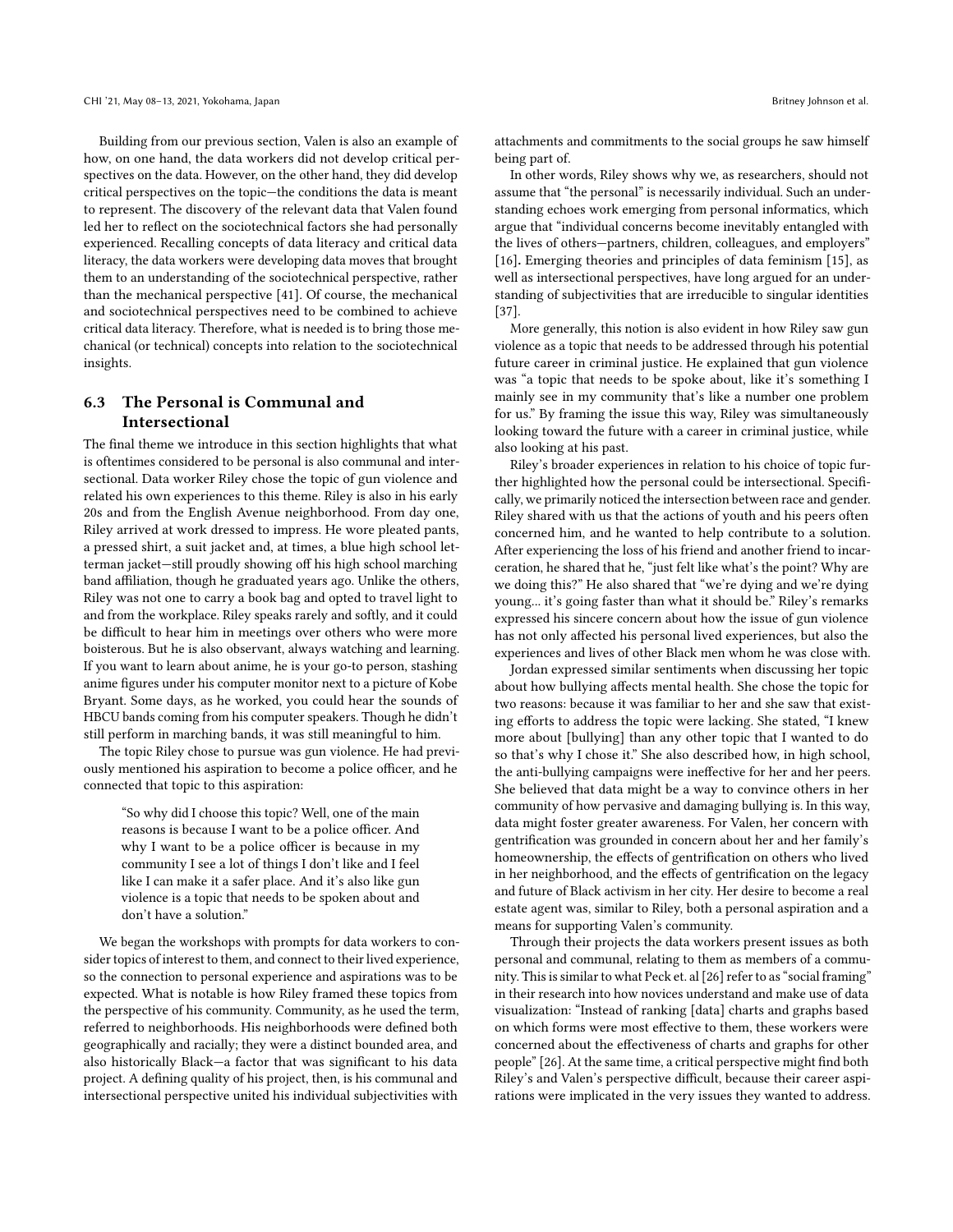The real estate industry enables and profts from gentrifcation, and the police are entwined with gun violence. But this complexity of subjectivities, this intersectionality, is precisely the condition of these data workers' lives and the neighborhoods they seek to afect. This is not to lessen that problematic interplay, but to recognize and respect it as a very real set of intermingling circumstances, desires, and futures that should be attended to.

Altogether, our third theme begins to highlight that as we (collectively as a research community) develop concepts of critical data literacies, we should attend to how data (and its representation) not only connects to, expresses, and moves individuals. Data also connects to, expresses, and perhaps even moves communities and people whose race and gender (amongst many other axes) can infuence people's experiences with social issues. Schlesinger et. al [\[57\]](#page-14-13) challenged researchers to "increase our attention to the ways multiple facets of identity interact with one another when framing users lived experiences" [\[57\]](#page-14-13). This insight contributes to research attempting to design for efects beyond the singular or group category of "the user" or "users," and to consider more expansive collectives. One way to conceive of data literacies informed by critical race theory, broadly construed, is that the interpretation and use of data should be framed "beyond the individual." Criticality is not solely indexed by how an individual interprets the data in relation to themselves, but how they interpret the data in relation to a communal or intersectional experience or situation.

## 7 CRITICAL REFLECTIONS ON DATA **LITERACY**

Stepping back from the experiences of the data workers and refecting on the workshops and DataWorks more generally brings into focus further issues. One of the core concepts of critical race theory is that liberalism as a political and legal philosophy may, in fact, hinder anti-racist agendas, perhaps even inadvertently advancing implicit bias [\[13\]](#page-13-35). This possibility gave us researchers pause. In what ways might DataWorks as a program be ensnared in problematic ideals and subjectivities? Upon refection, one concern is the focus of DataWorks on traditional notions of data literacy. What is usually meant by data literacy are skills in the discernment and application of numeric data as information. Of course, there are many variations of data literacy, but many of them are reducible to this general concept. These skills and how they are measured tend to be grounded in traditional Western notions of what constitutes data. Even more broadly, they are anchored in assumptions of what constitutes veracity and objectivity: understandings of accuracy and legitimacy, coupled with values of detachment and neutrality. But the social sciences and humanities have demonstrated that concepts such as veracity and objectivity are not universals. Rather, they're perspectives instantiated through social and cultural practices [\[4,](#page-12-3) [5,](#page-12-4) [26\]](#page-13-38). As such, we need to consider how our focus on DataWorks as a program to develop data literacy might be reproducing and reinforcing hegemonic values and practices.

One way hegemony manifested was through our analysis of the data worker's projects. In the discussion of the fnal presentations by the data workers, we found ourselves calling out moments when they misinterpreted statistics or presented incomplete data as if it was comprehensive. In both the discussion of the workshops and

the presentations, and throughout our analysis and interpretation, we also found ourselves calling out moments when the data workers seemed to be decidedly uncritical in their interpretation and use of data, accepting data as a given and applying it without refection. Herein is a conundrum. On the one hand, we need to be attentive to these moments when the data workers make what are commonly referred to as "mistakes" with the data. We especially need to be attentive to these moments in which the data workers seem to not be perceiving the social, cultural, and political consequences of data. However, we also need to question whether such moments are really indicative of data literacy or critical data literacy. Moreover, we need to attend to what other qualities and markers might indicate data literacy, beyond those that are common to our current defnitions. For example, Loukissas [\[38\]](#page-13-25) and Klein and D'Ignazio [\[11\]](#page-13-26) cause us to consider how examining the actual settings of the data can be a marker of data literacy, because the absence of this knowledge can lead to inaccurate analysis. If we are truly committed to a culturally situated program, then we need to begin to work together with the data workers to question what we defned as data literacy and on what basis we judge certain interpretations and uses of data as "literate."

Furthermore, we have a nagging question about the very idea of data literacy as a meaningful outcome. Discussions of data literacy, including those we engage with, suggest that data literacy is an important skill for fnancial gains and civic engagement. That is, there is an assumption that data literacy leads to well-paying jobs and provides agency to make decisions about politics. However, that evidence is itself racially biased, because those fnancial gains and civic engagement are not equally distributed. In pursing data literacy, critical race theory and the concept of the limits of liberalism charges us to question whether data literacy is an outcome that advantages workers, or simply continues a liberal myth about equality and individual agency, and the capacity of self-determination in economics and politics. CRT causes us to question what is data literacy to the data workers, and how they can help us reimagine what data literacy should be.

Another central tenet of critical race theory is that advances in anti-racism often occur only through interest convergence through programs and encounters that align with and advance the agendas of whites and other dominant subjectivities and positions. Is the context of work such an example of interest convergence? Likely so. But, as with the questions concerning the problematic aspects of liberalism in data literacy, we do not believe that to necessarily be so. Echoing earlier refections, what is needed is to approach the context of work critically. Our eforts to explore the context of data work may be an opportunity to address racism through interest convergence and chart a path forward that will examine the impact of racism in the work. Rather than simply asking how a program like DataWorks can provide job training, we must also ask how a program like DataWorks can contribute to new imaginaries of contemporary labor, imaginaries, and practices that do not simply reinforce and reproduce the interests of the dominant Western, white, male, heteronormative cultures of data and computing.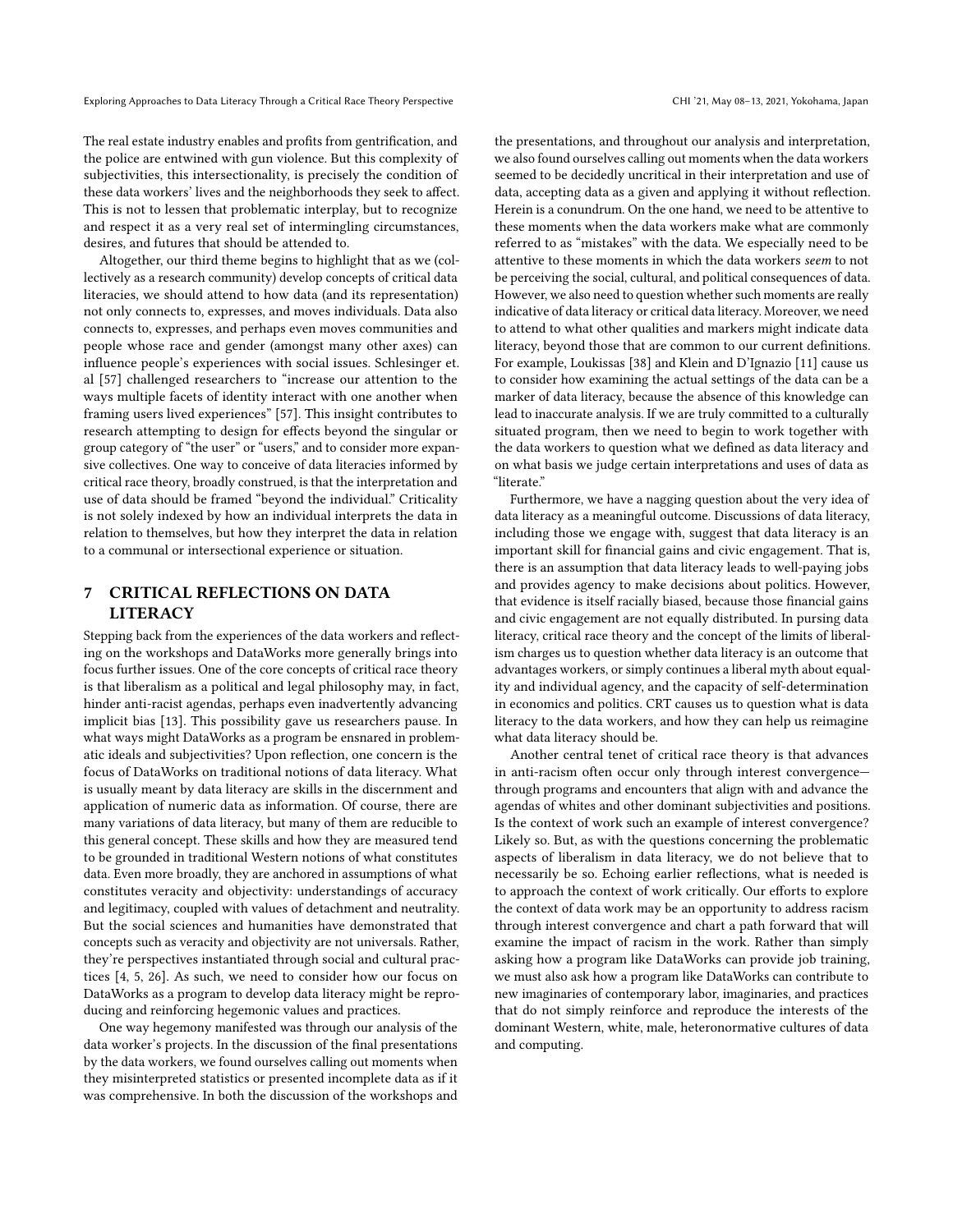## 8 IMPLICATIONS AND FUTURE WORK

In this section, we summarize four additional implications from our work in this paper. The frst implication focuses on what it means to critically engage with the context of work to develop more expansive and equitable understandings of data literacy. The second, third, and fourth implications are related to the design of future workshops and programs centered around data or novice data workers. Through this work, we take first steps in using Critical Race Theory to support data literacy by providing concepts and ideas that can be used in future work, but also necessitate further expansion in future research.

## 8.1 Implication 1: Critically engaging the context of work

Our analysis of the workshops shows how data workers were not called upon to question the data they were processing in their everyday work. They were asked to (and paid to) process data as directed by the project. Any lack of criticality in these workshops, then, should refect back not upon the data workers, but upon ourselves and our structure of the work environment. As Philip et. Al [\[50\]](#page-13-39) share:

"Educators rooted in critical pedagogy argue that our contemporary schooling system tends to highlight the interests of groups such as corporations, the middleclass, and Whites, while obscuring the histories and perspectives of unionized labor, the poor, and racialized groups that struggled against slavery, conquest, and exploited labor. Such partial portrayals reinforce inequitable and unjust processes in society and limit the range of alternative possibilities with which people might imagine and engage with the world."

This situation is exacerbated in the workplace, the very context that tends to, as Philip notes, problematically dominate education. When we conceptualize a critical data literacy, especially from the Frierian perspective that informs our work [\[50,](#page-13-39) [64\]](#page-14-8), we must account for the dominant conditions of work that obfuscate the very histories and perspectives a critical data literacy is meant to bring to the fore. This challenge is further compounded in this particular work environment. Given the inherent lack of criticality in data science as a professional practice, as a form of labor, how should we introduce and support critical data literacy? In other words, though perhaps it is obvious upon refection, it seems important to bluntly state that it is not enough to create the conditions of epistemic agency and scafold data science skills. Criticality itself must be scaffolded, and the context of work stands as a barrier because its context is, historically and predominately, un-critical.

Following from one of the tenets of CRT, it may be our own liberal bias, as we discussed earlier, that leads us to expect that the data workers would develop a critical perspective to data or the process in the context of work [\[43\]](#page-13-1). As academics, developing a personal approach and skepticism are part and parcel of our work. We are rewarded for these qualities. But that is not the case in most work contexts. Certainly, it is not the case for most entry-level positions that have been the experience of these workers to date. For example, if Chase were to arrive at her new job and suddenly invent new approaches to their assigned tasks and question the

content of those tasks, she might not keep that job for long. The assumption that Chase would develop these personal and critical perspectives in the context of work, particularly without scaffolding, is unreasonable. It is an expression of our own liberal bias about an inherent "good" of criticality, and our belief in the agency of individuals—a mismatch between theories of epistemic agency in learning and the realities of labor in the work environment and Black people in American society.

Thus, one conclusion that we draw from DataWorks is that we need to critically engage the context of work itself. Developing literacies, perhaps even data literacies, in the context of work tends to belie criticality. The phrase "tends to" is important because the context of work is not fundamentally oppositional to critical perspectives. There is a signifcant and growing body of scholarship that addresses alternative labor practices, some in relation to data work [\[58\]](#page-14-14). If we want to pursue a critical data literacy in the context of work, then the context of work must itself be approached as an environment and process open to critique and refguration. This conclusion leads us to a consideration of the limits of liberalism, and how the context of work itself may be a trap of interest convergence.

# 8.2 Implication 2: Contextual support for novices developing critical data perspectives

As outlined in the literature review, understanding the power of data and those who shape the data we use is often not part of basic data literacy [\[64\]](#page-14-8). Instead, we need to look toward critical data literacy, and fndings from the workshops that support assertions that understanding the context of work is a cornerstone to examine data critically [\[11,](#page-13-26) [48\]](#page-13-24). We argue that providing contextual support in future workshops and programmatic design will allow novices to perceive data diferently than when interacting with it without context. For example, having knowledge about the harmful efects of being aggressively surveilled—particularly the aggressive surveillance of selected racial groups—can impact mental health. Knowing this context may lead novices to diferent conclusions drawn from quantifed data produced by surveillance. The contextual knowledge of topics that data addresses, paired with multiple approaches to interpreting data, should strengthen the novices' critical perspectives. Moving novices' perspectives on data from impact through scale to impact through accuracy with context is a frst step in critical data literacy.

## 8.3 Implication 3: Design for the presence of race

Although race was not directly accounted for when constructing the workshops, race had a presence and impact within the topics the data workers selected. Their stories about their lived experiences showed how race has a presence in how novices interact with data to solve various issues. The workers selected topics, which were all closely aligned with issues of race, yet never explicitly addressed race. CRT may explain this lack of acknowledgement of race by the data workers; the ordinariness of race in their everyday lives made it unremarkable. Or perhaps the data workers were concerned about protecting the white researchers and faculty, causing them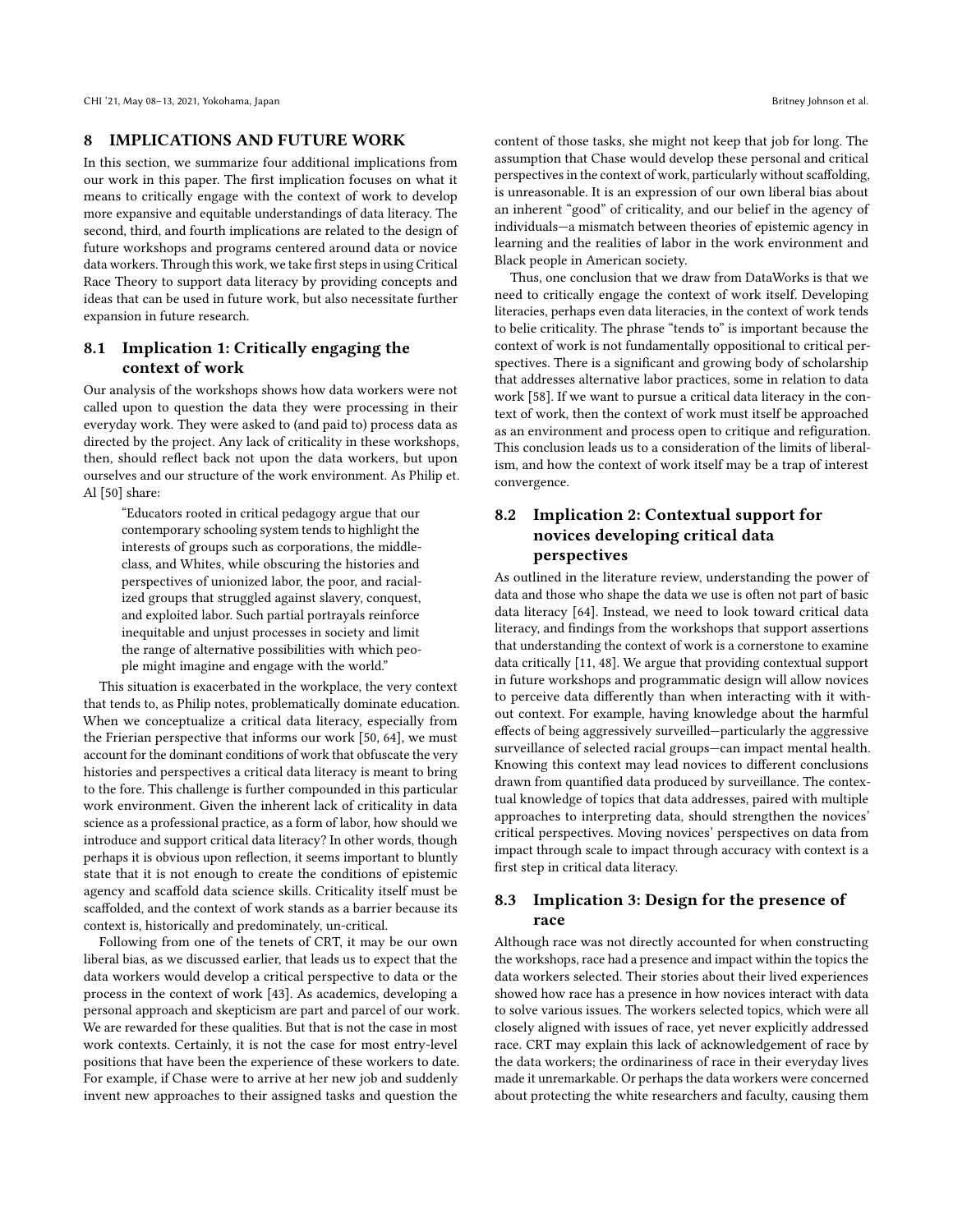to self-censor [\[43\]](#page-13-1). Alternatively, a critical data literacy perspective also suggests that the "objectivity" baked into data may have left them without room to consider race [\[11\]](#page-13-26). When designing for data literacy programs more generally, intentional considerations of race should be part of the process, and attention given to how race and racism may afect the topics learners select and they data the choose to investigate and express those topics.

## 8.4 Implication 4: Shift from professional to personal data practices

The workshops were intentionally shaped by the interests of the data workers to engage their epistemic agency in their learning processes [\[39\]](#page-13-40). By allowing each data worker to exercise agency over their topic and direction of their projects—which is diferent from the data projects they work on for clients—they were motivated to fnd, learn, and present data in new ways that pushed their skills. As outlined in the description of the workshops, we are surprised they did not transfer their day-to-day tasks cleaning and preparing data to these personal projects. But the personal projects did serve as a vehicle for the facilitator to teach about why data preparation was important, and to motivate the data workers to learn how to make visualizations on their own. This fnding highlights two things. First, the data workers may have been building technical skills with their daily tasks, but they were not building transferable knowledge to other contexts in their lives. Second, their personal contextual interest in data was more motivational than the client pushing them to understand what they can do with data. Both professional data practices and personal data practices infuence one another, which in turn strengthens them. Examining how novices learn about professional practices through examples relating to their lived experiences can arguably aid their approach to data work. Similarly, the novices' expertise of their lived experience can be useful in learning about professional data work practices.

## 9 CONCLUSION

In this paper, we described and analyzed a workshop developed for DataWorks, a work training program that leveraged principles of legitimate peripheral participation to develop a community of practice centered around paid data work. One purpose of Data-Works was to broaden our appreciation of what counted as data work beyond the commonly lauded practices of expert data scientists. Through DataWorks, we hope to draw attention to, better understand, and better support a range of labor practices and environments that involve working with data. In tandem, we sought to broaden participation in data work beyond the race, class, and gender biases that characterize most data science and technology work. This broadening demanded an intersectional approach that engaged with methods and theories that foregrounded issues of race, class, and gender. In our analysis, we have drawn on Critical Race Theory to attune us to these issues. From this, we identifed three themes: tensions between epistemic agency, critical data literacies, and the work context; encountering race, racism, and its ordinariness through data work; and the personal is communal and intersectional. We have also offered suggestions for approaching designing data literacy activities, taking into account critical

race theory: critically engaging the context of work; providing contextual support for novices developing critical data perspectives; designing for the presence of race; and shifting from professional to personal data practices.

We recognize and embrace the limitations of this work. Our cohort is small, and there are deeper connections yet to be made with Critical Race Theory and other scholars. We consider this paper to be the start of an extended engagement with both the practice of data work and an expanded feld of theory. What we have shared in this paper are observations, themes, and implications that form the basis of ongoing work. We also believe these observations, themes, and implications make a meaningful contribution to the human-computer interaction community.

There is an important and growing commitment to intersectionality and (more generally) issues of justice and equity within the HCI community. One swath of that research attends to the context of technology work, and how current work practices and environments are exclusionary. Another swath of that research attends to data literacy, and how data and data practices are exclusionary. Our interest is in how these swaths overlap. As eforts to broaden participation and cultivate data literacy with historically minoritized and underrepresented groups in computing continue to grow, our work in this paper further shows why researchers should embrace critical and refective perspectives. Such critical perspectives should be intersectional and attend to how race, class, and gender fgure into patterns of exclusion and oppression with and through data. Such critical perspectives should also extend beyond data to include the feld of computing itself, calling into question our assumptions of what computing is and is not, both as domain of research and profession. The issues that a truly critical refective practice raise will be uncomfortable and will challenge conventions and expectations; however, we believe such work is imperative. To broaden participation in computing, we must do more than make its dominant culture more accessible; we must transform the very culture of computing.

## ACKNOWLEDGMENTS

This material is based upon work supported by the National Science Foundation under Grant No. 1951818. We wish to thank the Georgia Tech Constellations Center for Equity in Computing and PwC Charitable Foundation for their generous fnancial, advisory, and in-kind support for our work. We also thank Dr. Amanda Meng for her contributions to the DataWorks program, our advisory board members, and our anonymous reviewers for their generous feedback on the paper.

#### **REFERENCES**

- <span id="page-12-2"></span>[1] Amelia Acker and Leanne Bowler. 2018. Youth Data Literacy: Teen Perspectives on Data Created with Social Media and Mobile Devices. In Proceedings of 51st Hawaii International Conference on System Sciences. Hawaii, USA, 1923-32. DOI: 10.24251/HICSS.2018.243.
- <span id="page-12-0"></span>Whitney Battle-Baptiste and Britt Rusert. 2018. WEB Du Bois's data portraits: Visualizing black America. Chronicle Books.
- <span id="page-12-1"></span>[3] Derrick A. Bell. 1995. Who's afraid of critical race theory. University of Illinois Law Review, 1995(4), 893–910. Accessed December 15, 2020. [https://sph.umd.edu/sites/](https://sph.umd.edu/sites/default/files/files/Bell_Whos%20Afraid%20of%20CRT_1995UIllLRev893.pdf) [default/fles/fles/Bell\\_Whos%20Afraid%20of%20CRT\\_1995UIllLRev893.pdf.](https://sph.umd.edu/sites/default/files/files/Bell_Whos%20Afraid%20of%20CRT_1995UIllLRev893.pdf)
- <span id="page-12-3"></span>Ruha Benjamin. 2019. Race after technology: Abolitionist tools for the new Jim Code. Polity.
- <span id="page-12-4"></span>[5] Geofrey C. Bowker and Susan Leigh Star. 2000. Sorting things out: Classifcation and its consequences. MIT press.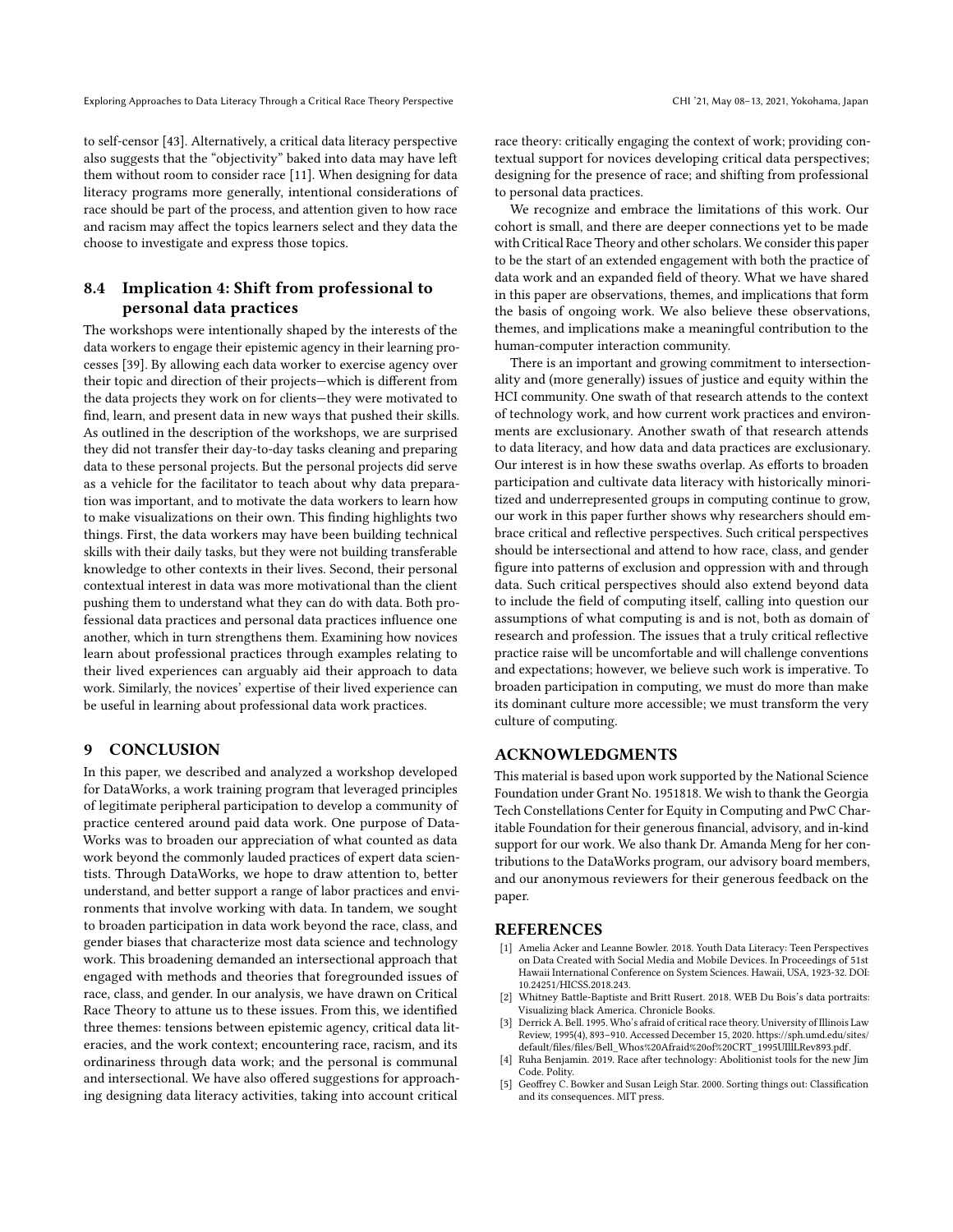- <span id="page-13-16"></span>[6] Tamara Clegg, Daniel M. Greene, Nate Beard, and Jasmine Brunson. 2020. Data Everyday: Data Literacy Practices in a Division I College Sports Context. In Proceedings of the 2020 CHI Conference on Human Factors in Computing Systems (CHI '20). Association for Computing Machinery, New York, NY, USA, 1-13. [https://doi.org/10.1145/3313831.3376153.](https://doi.org/10.1145/3313831.3376153)
- <span id="page-13-5"></span>[7] Computing Research Association. 2019. CRA Taulbee Survey. [https://cra.org/](https://cra.org/resources/taulbee-survey/) [resources/taulbee-survey/.](https://cra.org/resources/taulbee-survey/)
- <span id="page-13-11"></span>[8] Correlation One—Data Science For All / Empowerment. 2020. [https://www.](https://www.correlation-one.com/ds4a-empowerment/?utm_campaign=university_group2) [correlation-one.com/ds4a-empowerment/?utm\\_campaign=university\\_group2.](https://www.correlation-one.com/ds4a-empowerment/?utm_campaign=university_group2) [9] Kimberlé W. Crenshaw. 2017. On intersectionality: Essential writings. The New
- <span id="page-13-14"></span>Press. [10] Roderic N. Crooks. 2019. Times thirty: Access, maintenance, and justice. Science,
- Technology, & Human Values, 44, 1, 118-142.
- <span id="page-13-34"></span><span id="page-13-26"></span>[11] Catherine D'Ignazio and Lauren F. Klein. 2020. Data feminism. MIT Press [12] Richard Delgado and Jean Stefancic. 2017. Introduction. In Critical Race Theory: An Introduction (3rd. ed.). New York, NYU Press, 1-18.
- <span id="page-13-35"></span>[13] Richard Delgado and Jean Stefancic. 2017. Hallmark Critical Race Theory Themes. In Critical Race Theory: An Introduction (3rd. ed.). New York, NYU Press, 19-43.
- <span id="page-13-6"></span>[14] Betsy DiSalvo, Mark Guzdial, Amy Bruckman, and Tom McKlin. 2014. Saving face while geeking out: Video game testing as a justifcation for learning computer science. Journal of the Learning Sciences, 23, 3, 272-315.
- <span id="page-13-12"></span>[15] Betsy James DiSalvo, Mark Guzdail, Tom Mcklin, Charles Meadows, Kenneth Perry, Corey Steward, and Amy Bruckman. 2009. Glitch Game Testers: African American Men Breaking Open the Console. Paper presented at DiGRA 2009, West London, England.
- <span id="page-13-37"></span>[16] Chris Elsden, David Kirk, Mark Selby, and Chris Speed. 2015. Beyond Personal Informatics: Designing for Experiences with Data. In Proceedings of the 33rd Annual ACM Conference Extended Abstracts on Human Factors in Computing Systems (CHI EA '15). Association for Computing Machinery, New York, NY, USA, 2341-2344. [https://doi.org/10.1145/2702613.2702632.](https://doi.org/10.1145/2702613.2702632)
- <span id="page-13-9"></span>[17] Shelly Engelman, Brian Magerko, Tom McKlin, Morgan Miller, Doug Edwards, and Jason Freeman. 2017. "Creativity in Authentic STEAM Education with EarSketch." In Proceedings of the 2017 ACM SIGCSE Technical Symposium on Computer Science Education (SIGCSE '17). Association for Computing Machinery, New York, NY, USA, 183-188. [https://doi.org/10.1145/3017680.3017763.](https://doi.org/10.1145/3017680.3017763)
- <span id="page-13-7"></span>[18] Barbara Ericson, Shelly Engelman, Tom McKlin, and Ja'Quan Taylor. 2014. Project rise up 4 CS: increasing the number of black students who pass advanced placement CS A. In Proceedings of the 45th ACM technical symposium on Computer science education (SIGCSE '14). Association for Computing Machinery, New York, NY, USA, 439-444. [https://doi.org/10.1145/2538862.2538937.](https://doi.org/10.1145/2538862.2538937)
- [19] Virginia Eubanks. 2018. Automating inequality: How high-tech tools profle,
- <span id="page-13-17"></span>police, and punish the poor. St. Martin's Press. [20] Kate Farrell and Judy Robertson. 2019. Interdisciplinary Data Education: Teaching Primary and Secondary learners how to be data citizens. In Proceedings of the 14th Workshop in Primary and Secondary Computing Education (WiPSCE'19). Association for Computing Machinery, New York, NY, 1-2. [https://doi.org/10.](https://doi.org/10.1145/3361721.3362120) [1145/3361721.3362120.](https://doi.org/10.1145/3361721.3362120)
- <span id="page-13-3"></span>[21] Juan E Gilbert. 2006. Making a case for BPC [Broadening Participation in Computing]. Computer, 39, 3, 83-86.
- <span id="page-13-18"></span>[22] Andreas Grillenberger. 2016. Bringing the Innovations in Data Management to Secondary CS Education. In Proceedings of the 2016 ACM Conference on International Computing Education Research (ICER '16). Association for Computing Machinery, New York, NY, USA, 267-268. [https://doi.org/10.1145/2960310.2960341.](https://doi.org/10.1145/2960310.2960341)
- <span id="page-13-21"></span>[23] Loni Hagen. 2020. Teaching Data Science to Social Sciences and Humanities Students. In The 21st Annual International Conference on Digital Government Research (dg.o '20). Association for Computing Machinery, New York, NY, USA, 363-364. [https://doi.org/10.1145/3396956.3396968.](https://doi.org/10.1145/3396956.3396968)
- <span id="page-13-0"></span>[24] David Hankerson, Andrea R. Marshall, Jennifer Booker, Houda El Mimouni, Imani Walker, and Jennifer A. Rode. 2016. Does Technology Have Race? In Proceedings of the 2016 CHI Conference Extended Abstracts on Human Factors in Computing Systems (CHI EA '16). Association for Computing Machinery, New York, NY, 473-486. [https://doi.org/10.1145/2851581.2892578.](https://doi.org/10.1145/2851581.2892578)
- <span id="page-13-2"></span>[25] Alex Hanna, Emily Denton, Andrew Smart, and Jamila Smith-Loud. 2020. Towards a critical race methodology in algorithmic fairness. In Proceedings of the 2020 Conference on Fairness, Accountability, and Transparency (FAT\* Association for Computing Machinery, New York, NY, 501-512. [https://doi.org/](https://doi.org/10.1145/3351095.3372826) [10.1145/3351095.3372826.](https://doi.org/10.1145/3351095.3372826)
- <span id="page-13-38"></span>[26] Donna Haraway. 1988. Situated knowledges: The science question in feminism and the privilege of partial perspective. Feminist studies, 14, 3, 575-599.
- <span id="page-13-32"></span>[27] Lisa Hardy, Colin Dixon & Sherry his. 2020. From Data Collectors to Data Producers: Shifting Students' Relationship to Data, Journal of the Learning Sciences, 29, 1, 104-126.
- <span id="page-13-36"></span>[28] Christina Harrington, Sheena Erete, & Anne Marie Piper. 2019. Deconstructing community-based collaborative design: Towards more equitable participatory design engagements. Proceedings of the ACM on Human-Computer Interaction,
- <span id="page-13-30"></span>3(CSCW), 1-25. [29] Samantha Hautea, Sayamindu Dasgupta, and Benjamin Mako Hill. 2017. Youth Perspectives on Critical Data Literacies. In Proceedings of the 2017 CHI Conference on Human Factors in Computing Systems (CHI '17). Association for

Computing Machinery, New York, NY, USA, 919-930. [https://doi.org/10.1145/](https://doi.org/10.1145/3025453.3025823) [3025453.3025823.](https://doi.org/10.1145/3025453.3025823)

- <span id="page-13-22"></span>[30] Malcolm Haynes, Joshua Groen, Eric Sturzinger, Danny Zhu, Justin Shafer, and Timothy McGee. 2019. Integrating Data Science into a General Education Information Technology Course: An Approach to Developing Data Savvy Undergraduates. In Proceedings of the 20th Annual SIG Conference on Information Technology Education (SIGITE '19). Association for Computing Machinery, New York, NY, USA, 183-188. [https://doi.org/10.1145/3349266.3351417.](https://doi.org/10.1145/3349266.3351417)
- <span id="page-13-19"></span>[31] Birte Heinemann, Simone Opel, Lea Budde, Carsten Schulte, Daniel Frischemeier, Rolf Biehler, Susanne Podworny, and Thomas Wassong. 2018. Drafting a Data Science Curriculum for Secondary Schools. In Proceedings of the 18th Koli Calling International Conference on Computing Education Research (Koli Calling '18). Association for Computing Machinery, New York, NY, USA, Article 17, 1-5. [https://doi.org/10.1145/3279720.3279737.](https://doi.org/10.1145/3279720.3279737)
- <span id="page-13-23"></span>[32] Jeremiah W. Johnson. 2018. Scaling up: introducing undergraduates to data science early in their college careers. Journal of Computing Sciences in Colleges, 33, 6 (June 2018), 76-85.
- <span id="page-13-10"></span>[33] Yasmin Kafai, Kristin Searle, Cristobal Martinez, & Bryan Brayboy. 2014. Ethnocomputing with electronic textiles: Culturally responsive open design to broaden participation in computing in American Indian youth and communities. SIGCSE 2014 - Proceedings of the 45th ACM Technical Symposium on Computer Science Education. 241-246. 10.1145/2538862.2538903.
- <span id="page-13-15"></span>[34] Tibor Koltay. 2015. Data Literacy: In Search of a Name and Identity. Journal of Documentation, 71, 2, 401-15. [https://doi.org/10.1108/JD-02-2014-0026.](https://doi.org/10.1108/JD-02-2014-0026)
- <span id="page-13-20"></span>[35] Sean Kross and Philip J. Guo. 2019. Practitioners Teaching Data Science in Industry and Academia: Expectations, Workfows, and Challenges. [36] Jean Lave & Etienne Wenger. 1991. Situated learning: Legitimate peripheral
- <span id="page-13-13"></span>participation. Cambridge university press.
- <span id="page-13-31"></span>V.R. Lee. 2018. Personal Analytics Explorations to Support Youth Learning. In R. Zheng (Ed.), Digital Technologies and Instructional Design for Personalized Learning. IGI Global, 145-163.
- <span id="page-13-25"></span>[38] Yanni Alexander Loukissas. 2019. All Data Are Local: Thinking Critically in a Data-Driven Society. The MIT Press.
- <span id="page-13-40"></span>[39] Deborah Lupton. 2018. How do data come to matter? Living and becoming with personal data. Big Data & Society, 5, 2, 1-11.
- <span id="page-13-33"></span>[40] Emily Miller, Eve Manz, Rosemary Russ, David Stroupe, & Leema Berland. 2018. Addressing the epistemic elephant in the room: Epistemic agency and the next generation science standards. Journal of Research in Science Teaching, 55, 7, 1053-1075.
- <span id="page-13-8"></span>[41] Ashlyn Munson, Barbara Moskal, Alka Harriger, Tonya Lauriski-Karriker, & Daniel Heersink. 2011. Computing at the high school level: Changing what teachers and students know and believe. Computers & Education, 57, 1836-1849. 10.1016/j.compedu.2011.03.005.
- <span id="page-13-28"></span>[42] Safya Umoja Noble. 2018. Algorithms of oppression: How search engines reinforce racism. NYU Press.
- <span id="page-13-1"></span>[43] Ihudiya Finda Ogbonnaya-Ogburu, Angela D.R. Smith, Alexandra To, and Kentaro Toyama. 2020. Critical Race Theory for HCI. In Proceedings of the 2020 CHI Conference on Human Factors in Computing Systems (CHI '20). Association for Computing Machinery, New York, NY, 1-16. [https://doi.org/10.1145/3313831.](https://doi.org/10.1145/3313831.3376392) [3376392.](https://doi.org/10.1145/3313831.3376392)
- <span id="page-13-29"></span>[44] Mimi Onuoha. 2016. The Library of Missing Data Sets. Accessed December 20, 2020. [http://mimionuoha.com/the-library-of-missing-datasets.](http://mimionuoha.com/the-library-of-missing-datasets)
- [45] Evan M. Peck, Sofa E. Ayuso, and Omar El-Etr. 2019. Data is Personal: Attitudes and Perceptions of Data Visualization in Rural Pennsylvania. In Proceedings of the 2019 CHI Conference on Human Factors in Computing Systems (CHI '19). Association for Computing Machinery, New York, NY, USA, Paper 244, 1-12. [https://doi.org/10.1145/3290605.3300474.](https://doi.org/10.1145/3290605.3300474)
- <span id="page-13-4"></span>[46] Joan Peckham, Lisa L. Harlow, David A. Stuart, Barbara Silver, Helen Mederer, and Peter D. Stephenson. 2007. Broadening participation in computing: issues and challenges. In Proceedings of the 12th annual SIGCSE conference on Innovation and technology in computer science education (ITiCSE '07). Association for Computing Machinery, New York, NY, 9-13. [https://doi.org/10.1145/1268784.](https://doi.org/10.1145/1268784.1268790) [1268790.](https://doi.org/10.1145/1268784.1268790)
- <span id="page-13-27"></span>[47] Caroline Criado Perez. 2019. Invisible women: Exposing data bias in a world designed for men. Random House.
- <span id="page-13-24"></span>[48] Firaz Peer and Carl DiSalvo. 2019. Workshops as Boundary Objects for Data Infrastructure Literacy and Design. In Proceedings of the 2019 on Designing Interactive Systems Conference (DIS '19). Association for Computing Machinery, New York, NY, 1363–1375. [https://doi.org/10.1145/3322276.3322330.](https://doi.org/10.1145/3322276.3322330)
- [49] Thomas M. Philip, Maria C. Olivares-Pasillas & Janet Rocha. 2016. Becoming Racially Literate About Data and Data-Literate About Race: Data Visualizations in the Classroom as a Site of Racial-Ideological Micro-Contestations, Cognition and Instruction, 34, 4, 361-388. 10.1080/07370008.2016.1210418.
- <span id="page-13-39"></span>[50] Thomas M. Philip, Sarah Schuler-Brown & Winmar Way. 2013. A framework for learning about big data with mobile technologies for democratic participation: Possibilities, limitations, and unanticipated obstacles. Technology, Knowledge and Learning, 18, 103–120.